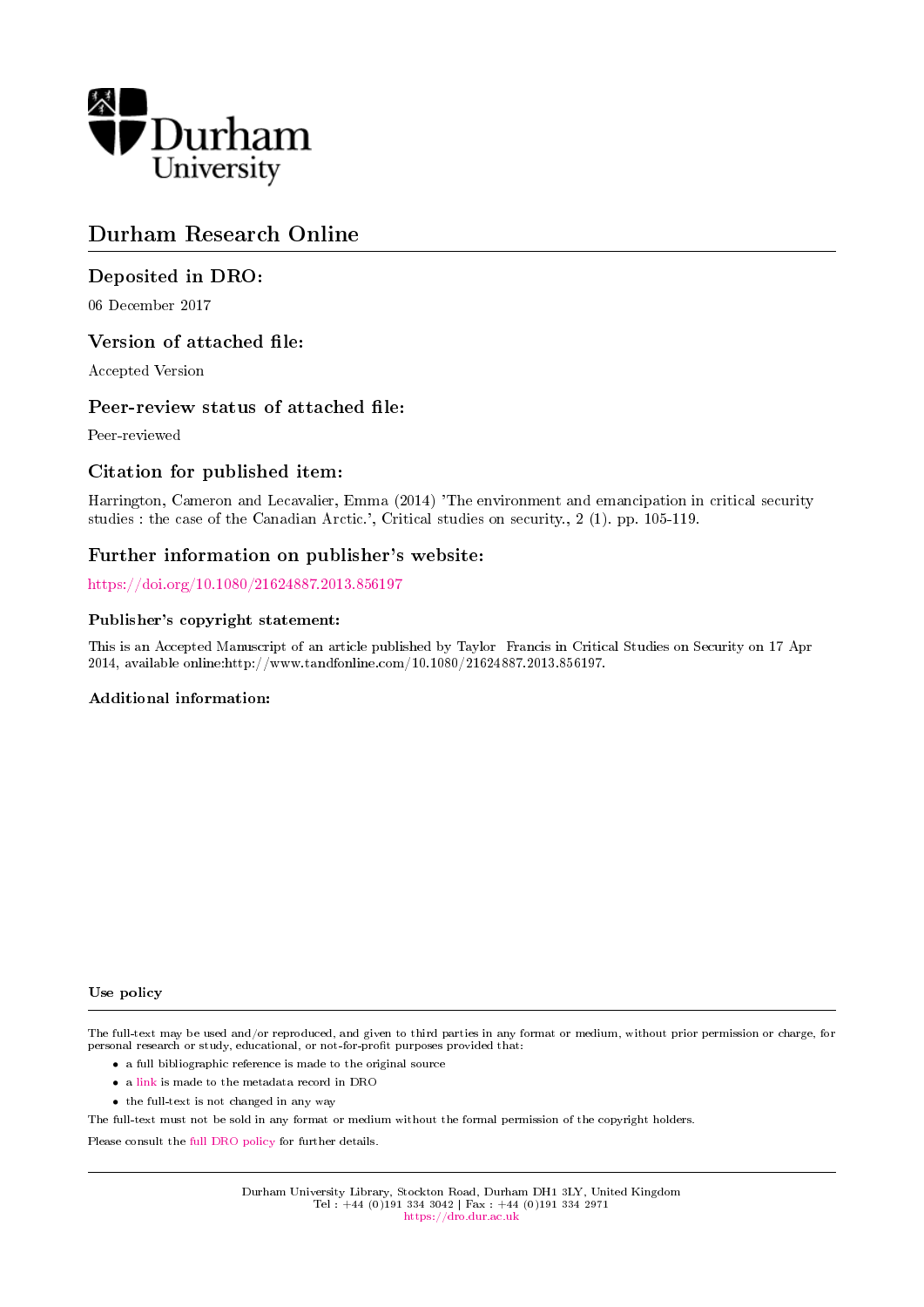## **The environment and emancipation in critical security studies: the case of the Canadian Arctic**

Cameron Harrington<sup>\*</sup><sup>a</sup> and Emma Lecavalier<sup>b</sup>

Cameron Harrington Assistant Professor School of Government and International Affairs Durham University

Published as: Cameron Harrington and Emma Lecavalier. 2014. "The environment and emancipation in critical security studies: the case of the Canadian Arctic." *Critical Studies on Security*. 2.1: 105-119

### ABSTRACT:

The traditionally dominant discourse of "The Great White North" views Canada as a land of vast wilderness and abundant resources. However, this discourse excludes growing environmental risk and prevalent insecurity felt by vulnerable populations in Canadian society, namely indigenous groups whose livelihoods are deeply dependent upon their relationship with their environments. The effect of the relationship between the physical environment and conceptions of security can contribute to a deeper understanding of traditional and critical accounts of security. This article investigates traditional Canadian environmental security discourses and alternative environmental security discourses promoted by Arctic Inuit groups. It examines how these discourses impact the analytic and normative goals of critical security studies and interprets the way in which they affect the concept of emancipation. It argues that Canadian security is co-constituted with its understanding of the environment, and that the Canadian case compels an expansion of the notion of the referent object of security to include the environment - a change which throws it into contrast with other schools of critical security, whose visions of emancipation might not, as currently theorised, be equipped to overcome this phenomena.

KEY WORDS: Arctic, Canada, critical security studies, discourse, emancipation, environmental security, indigenous security.

 

<sup>\*</sup> Corresponding author. Email: cdharrin@uwo.ca

<sup>&</sup>lt;sup>a</sup> Department of Political Science, Western University, London, Canada

<sup>&</sup>lt;sup>b</sup> Department of Politics and International Relations, Oxford University, Oxford, UK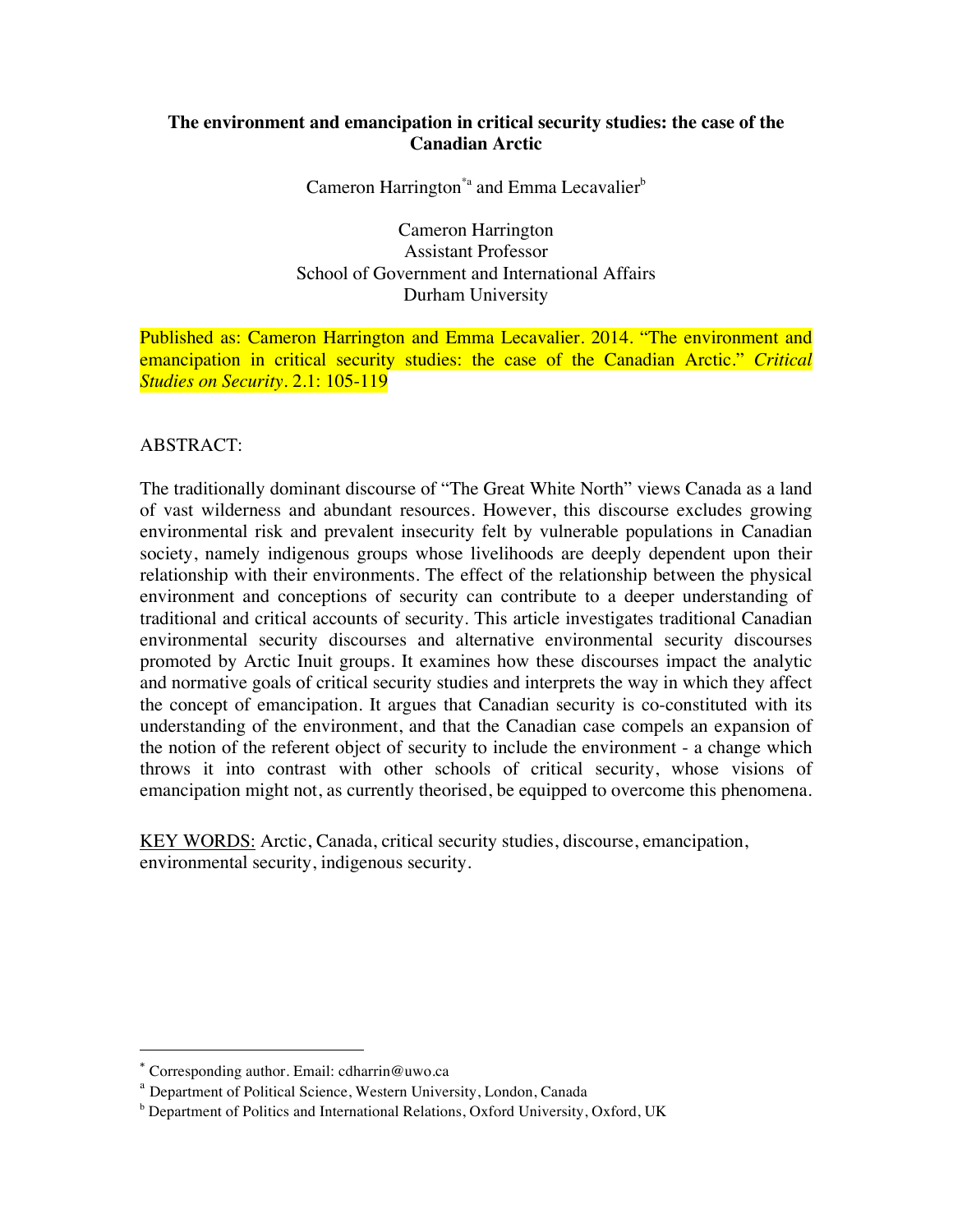#### **INTRODUCTION**

Canadian security has often been shaped and defined by its relationship with the natural environment. While most studies examining Canadian security identity focus on the country's relationship with its powerful neighbour to the south, the United States (Byers 2002; Carment, Hampson, and Hillmer 2003; Barry 2007; Barry and Bratt 2008; Granatstein 2002), its historical relationship with the United Kingdom (Brebner 1945; Holmes 1966; Buckner 2005), or its position as a member of NATO (Haglund 2000; Avis 2003; Haglund 2011) this article focuses on the role that the natural environment plays in Canadian security. Little has been written to date that assesses the ideational effects that perceptions of remoteness and abundance have had on Canadian national security.

Indeed, the size and scope of the country and its natural resource base are a crucial component for how Canada is constructed, represented, and how its security is comprehended. One might even look at the first arrival of the European powers to Canada's shores as an early illustration of the attempts to control the fertile land, rich fisheries, and valuable fur (Brown, Crawford, and Campeau 2008, 9). Today, Canada's natural resources contribute significantly not only to the country's economic well-being but also the formation and perpetuation of its national identity. Canada is the world's second largest country in total area, it holds the world's third largest supply of renewable freshwater (FAO 2003), and it derives 11.5% of its GDP from its natural resources (Natural Resources Canada 2011, 1). The area north of the Arctic Circle is said to contain about 30% of the world's undiscovered gas and 13% of the world's undiscovered oil (Gautier, Bird, Charpentier, Grantz, Houseknecht, Klett, Moore et al 2009). The enormity of the country and the richness of its resource base are consistently invoked as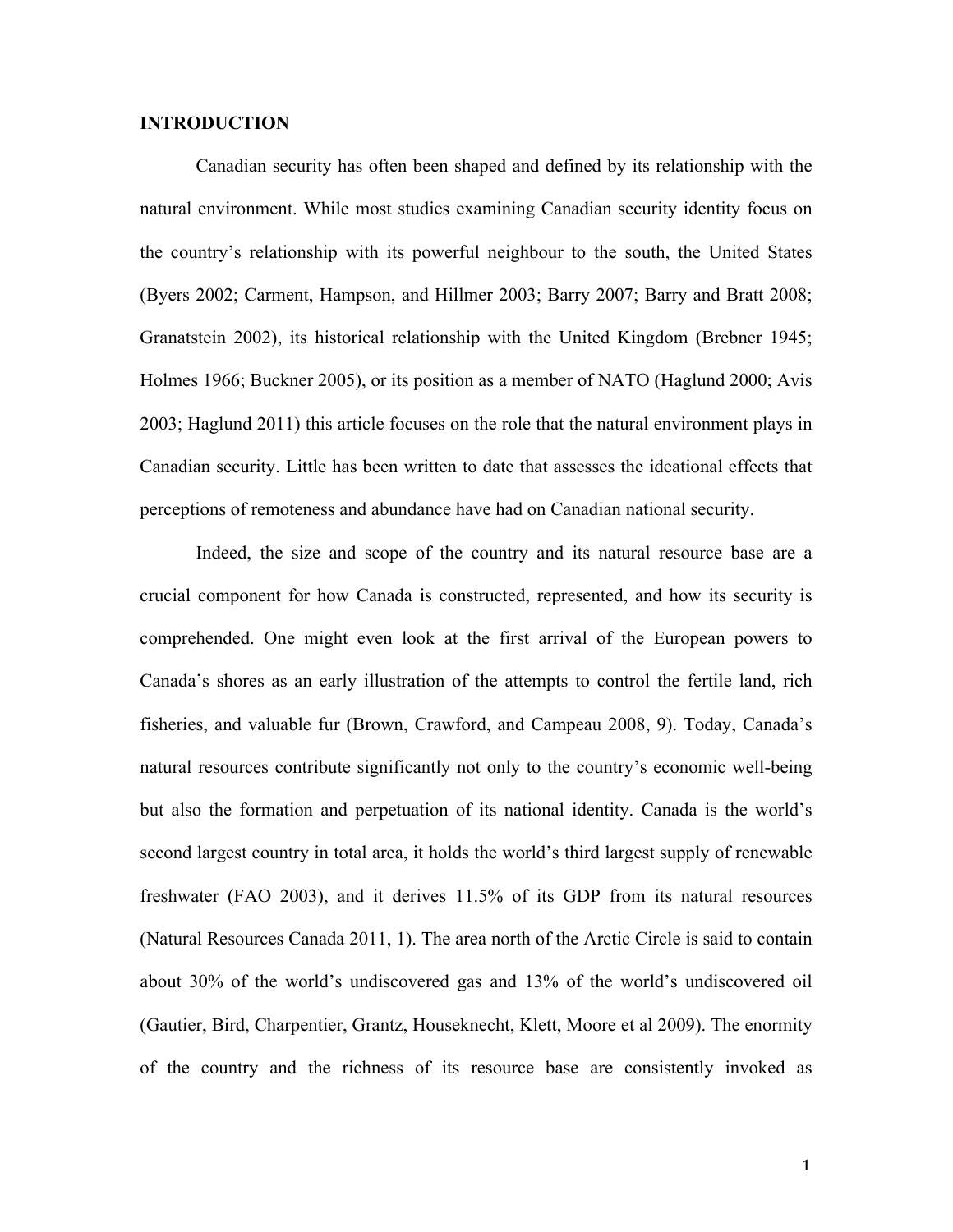emblematic of Canada's past and undoubtedly its future.

The effects of the environment upon conceptions of Canadian security are illustrative of the ways in which security becomes constructed. These constructions range from traditional, statist approaches that highlight national sovereignty, territorial integrity, and instrumental control of the environment, particularly in the Arctic region, $\frac{1}{1}$ to non-statist approaches from varied indigenous groups that promote well-being, holistic integration of the human and non-human, and the protection of culture, community and history. All told, examining the construction of environmental security in Canada can advance our understanding of the ways in which the natural environment works as a crucial component of security.

Understanding the role of the environment in constructing security can impact the analytic and normative goals of critical security studies. This article draws from the paradigmatic approach to the study of security developed by scholars at the University of Wales – Aberystwyth. The "Welsh School" of security offers one of the most prominent critiques of traditional security and offers a noble call for the re-ordering of security along progressive, ethical lines. It rejects state-centrism in international security, arguing instead that the individual should be the referent object to be secured. These scholars, most notably Ken Booth (2007) and Richard Wyn Jones (1999) offer a vision of security as emancipation that "*seeks the securing of people from those oppressions that stop them carrying out what they would freely choose to do, compatible with the freedom of others.* [Emphasis in original]"(Booth 2007, 110) This article utilizes many of the central components of the Welsh School, most notably its commitment to critiquing traditional analytical allegiances to state-centrism, and its normative pursuit of emancipation as a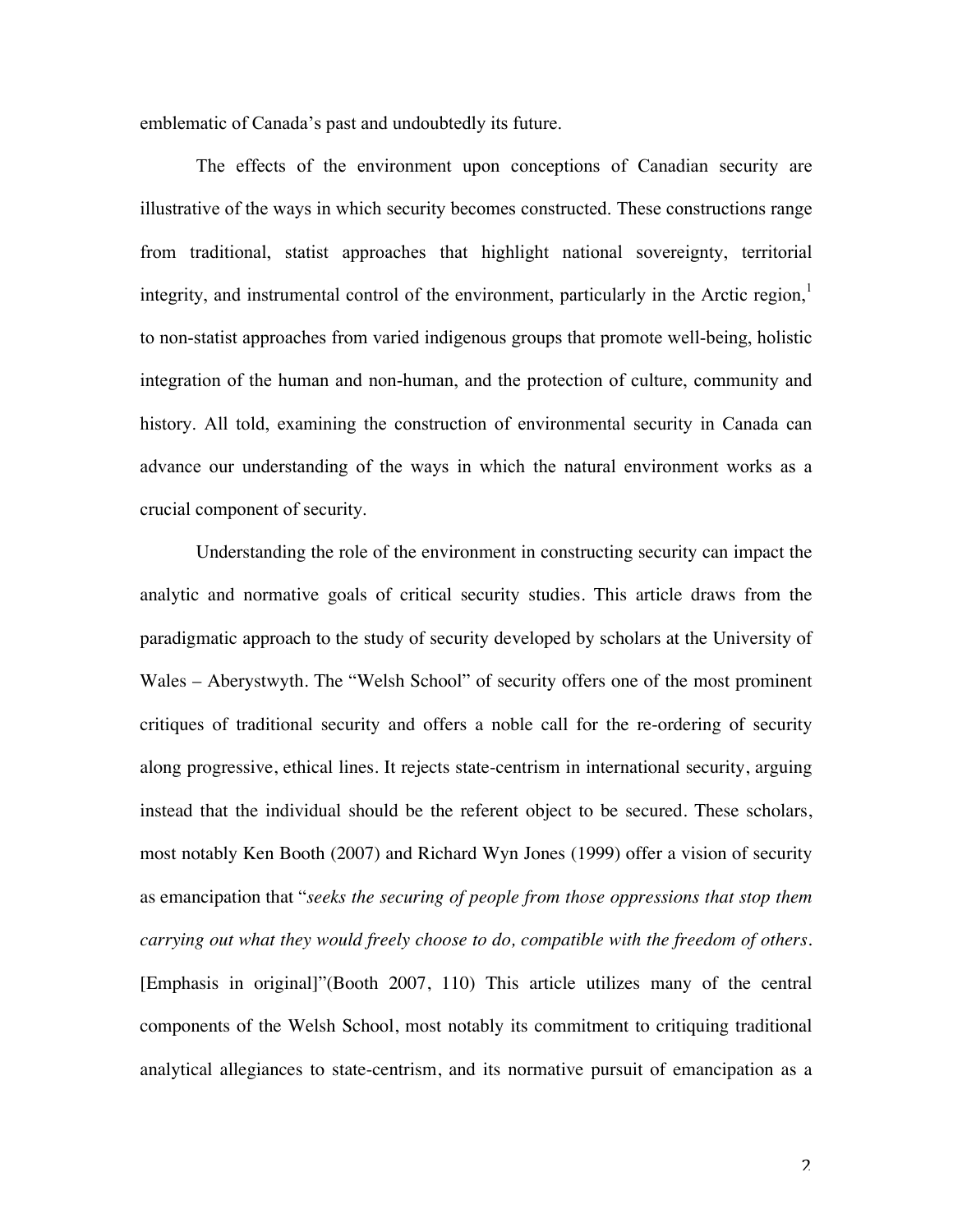guide in security theory and practice. The concept of emancipation is able to contribute substantially to understandings of environmental security because it is based upon a selfconscious critique of existing social paradigms (the human, social, economic, and political institutional arrangements) that contribute to human and ecological suffering (Shepherd 2012, 203). This approach is helpful when thinking about and dealing with integrated and expanding environmental hazards that disproportionately affect the most vulnerable populations. Conversely, focusing on the environment can contribute to a deeper and more nuanced understanding of the concept of emancipation in critical security studies. That said, we come to question whether the anthropocentric and individualistic focus of emancipation is suitable in an age of global environmental change.

As this article will show, the environment is itself a crucial component of security identity. In this interpretation, an understanding of the environment both constructs, and is constructed by, ideas about security. In other words, Canadian security is coconstituted with its understanding of the environment. This compels an expansion of the notion of the referent object of security to include the environment - a change which throws it into contrast with the Welsh School, whose vision of emancipation might not, as currently theorised, be equipped to overcome this phenomena.

This article proceeds in three sections. The first section highlights the traditional ways that environmental discourses have been appropriated and articulated by dominant actors in Canada.<sup>2</sup> It focuses on the familiar trope of Canada as the "Great White North," as perpetuated in official government discourse, to argue that the environment conditions Canadian national security, and vice-versa: specific security appellations condition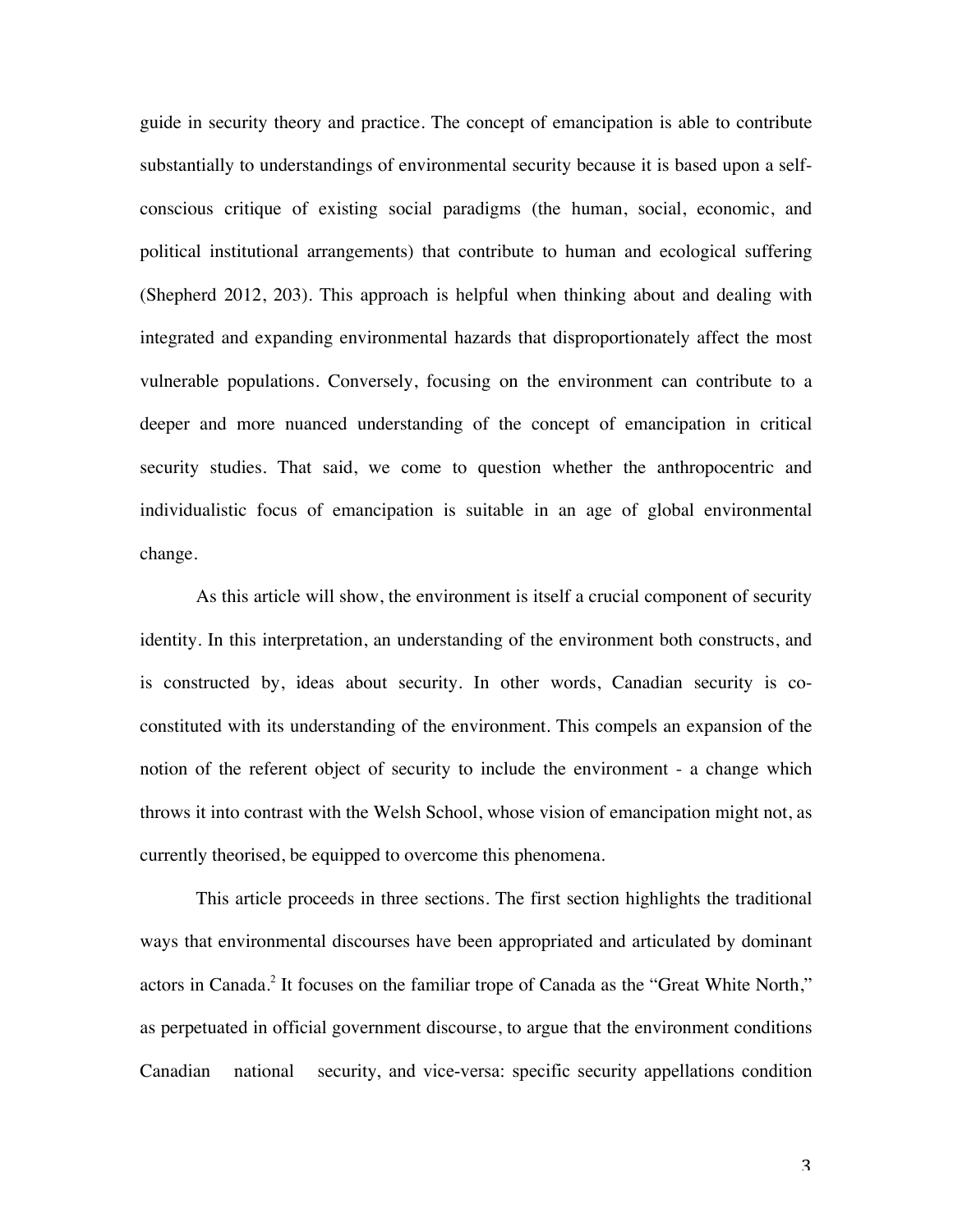understandings of the Canadian environment, specifically in the Arctic region.

The second section highlights alternative security discourses, perpetuated by Arctic indigenous groups that challenge the naturalization of Canada as the "Great White North." These discourses, articulated by a plurality of indigenous voices, highlight the destructive implications of this narrative by drawing attention to marginalized groups and security narratives excluded by the hegemonic discourse. In this paper, a focus on one alternative strand of voices - the Inuit peoples of Arctic Canada - is chosen from this wider conversation. The Inuit peoples are the focus not only due to their Arctic geography, but also for the "united voice" with which these diverse groups and peoples speak, as permanent participants on the Arctic Council through the Inuit Circumpolar Council (Arctic Council, 2013). Of course, as indigenous scholars often emphasize, it is crucial to recognize the constructed nature of the term 'indigenous,' and note that the peoples within this category are often more different from one another than similar (Smith 1999, 7). That said, the case of the Inuit peoples, unified under an institutional banner and concentrated within the Arctic geographic space, is a rare chance to better understand a common expression of Arctic security wholly dissimilar to that of the "Great White North."

The third and final section assesses the role of the environment in understanding security. The Canadian context can offer a vivid demonstration of the multiple ways in which the environment helps construct security and strengthens the analytic and normative project of critical security studies. In particular, the avowed normative goal of emancipation inherent within the Welsh School will be better positioned if it more thoroughly incorporates ecological awareness into its rubric. It is at the intersection of the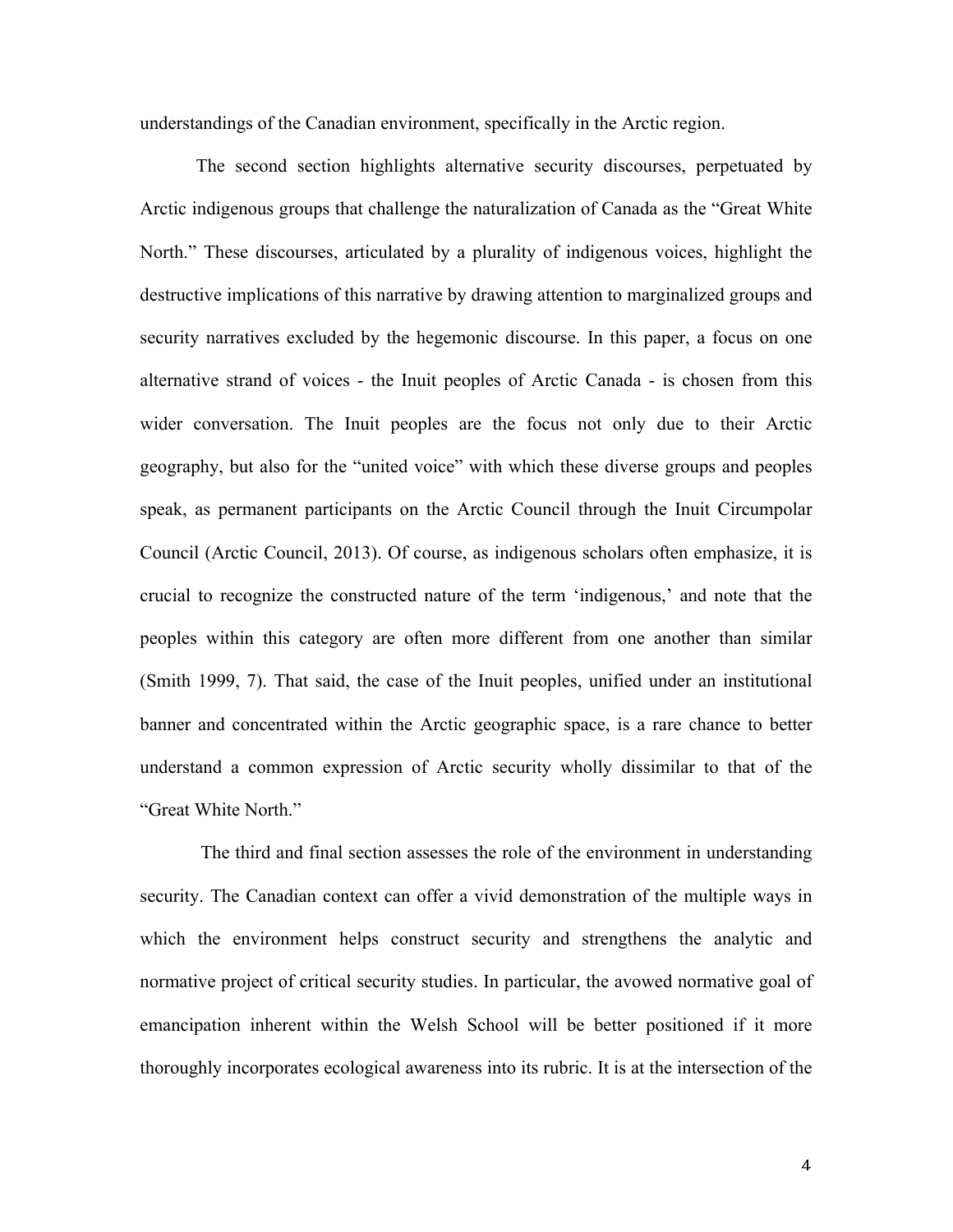environment, security, and emancipation where Canadian critical security approaches are well positioned to advance the field analytically and normatively.

### **Traditional Security and The "Great White North"**

This section overviews the ways in which traditional security interpretations in Canada have been shaped through a specific interpretation of the environment, focusing on the Arctic region. In particular, the enduring narrative of the "Great White North" has been utilized both to promote Canadian strength as well as to highlight vulnerabilities and threats. These interpretations clearly link the natural environment with survival and stability, two core concerns of traditional security studies. As subsequent sections will show however, such visions often obscure and marginalize alternative security discourses that might provide different understandings of the ways in which the environment can impact the study of security.

Traditional approaches to security generally focus on protection from perceived threats through the use of power. This translates to the belief that studies of security should conform to the "real side of politics;" that is, as policy action in an unchanging international sphere, where states are the only significant actors and their relations are naturalized because they are structurally pre-determined (Hutchings 1999, 28). As Sinclair (1996, 6) points out, traditional theory "assumes the functional coherence of existing phenomena," meaning that there is little interest on the part of analysts and practitioners to excavate the meanings and assumptions of discourse or practice. Instead, problems are seen to be emblematic of various deficiencies between actors, usually a result of misunderstanding, power disparities, or clashing interests.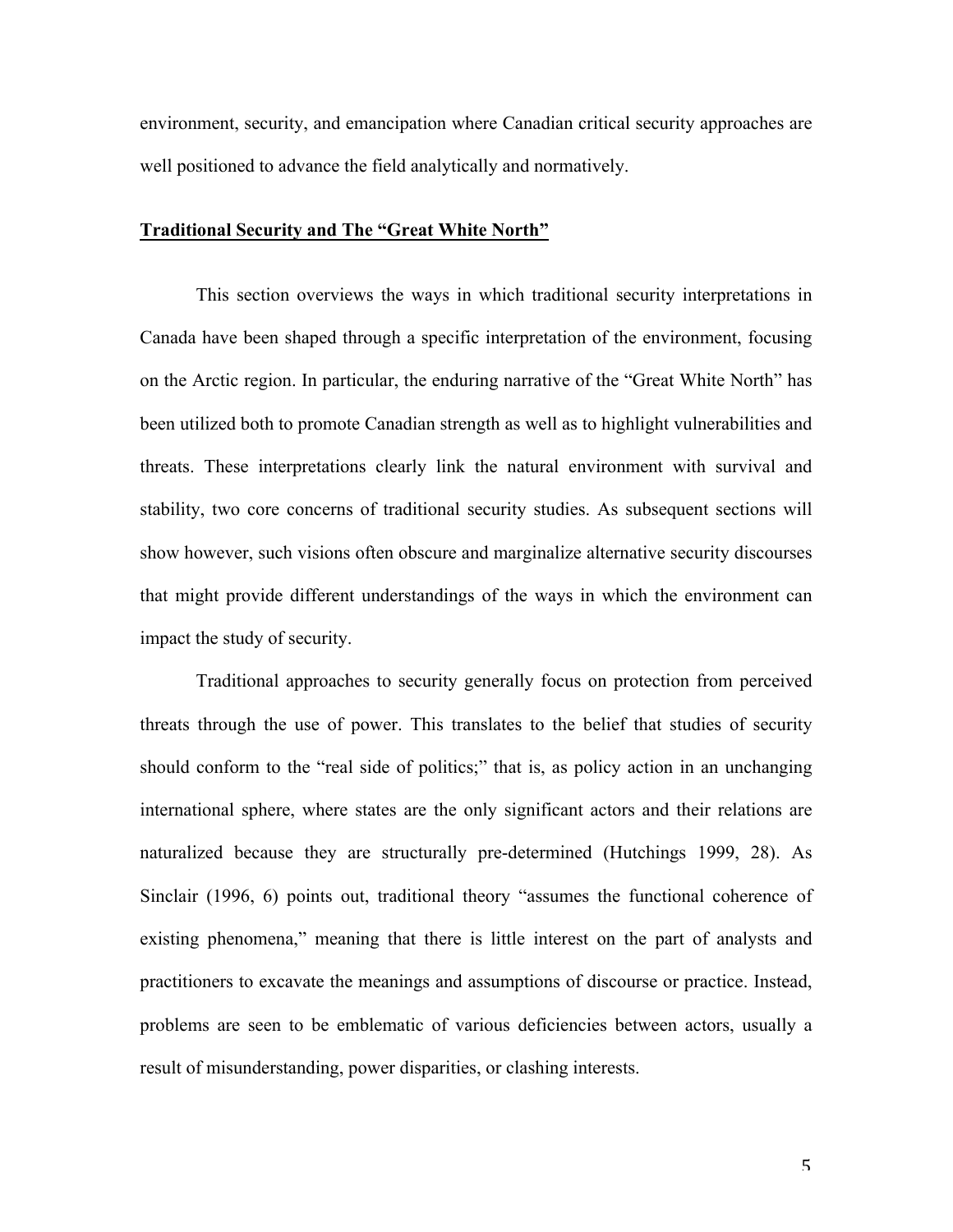Such approaches to environmental security are on vivid display in a Canadian context, which holds generalizable assumptions about who is to be secured and from what threats. Evidently, the referent object is the state. The environmental threats that are often highlighted and reinforced in official and academic discourse are varied, containing both domestic and foreign elements. They include the struggle to control shipping routes from a newly opened Northwest Passage (DFAIT 2013b), the need to protect abundant energy supplies (Senate of Canada 2012), and the potential for environmental activists to block and/or sabotage government and corporate interests (Public Safety Canada 2011; Payton 2012; Leahy 2013; Freeze 2013). All told, these traditional interpretations of environmental security in Canada display continued traction within both historical and contemporary official discourse. Crucially, they rely upon an understanding of the natural environment that confirms and abides a homogenous vision of security, whereby the state is the referent object of protection, and the natural environment exists to be managed, controlled, exploited, and preserved at the behest of perceived national interests. The resultant effects are important for not only a deeper understanding of the ways in which hazards are judged, but also the ways in which the Welsh School stands to benefit from incorporating an ecological point of view into its program of emancipatory politics.

There is no greater illustration of the intersubjective construction of Canadian environmental security than in excavating the familiar trope of Canada as "The Great White North." This narrative is pivotal in the ongoing securitization of the Arctic region in Canada. The region has persistently been treated as a military object, and as a source of both pride and vulnerability. It was largely ignored by defence officials until after the Second World War, when it witnessed a "variety of attempts, some relatively minor,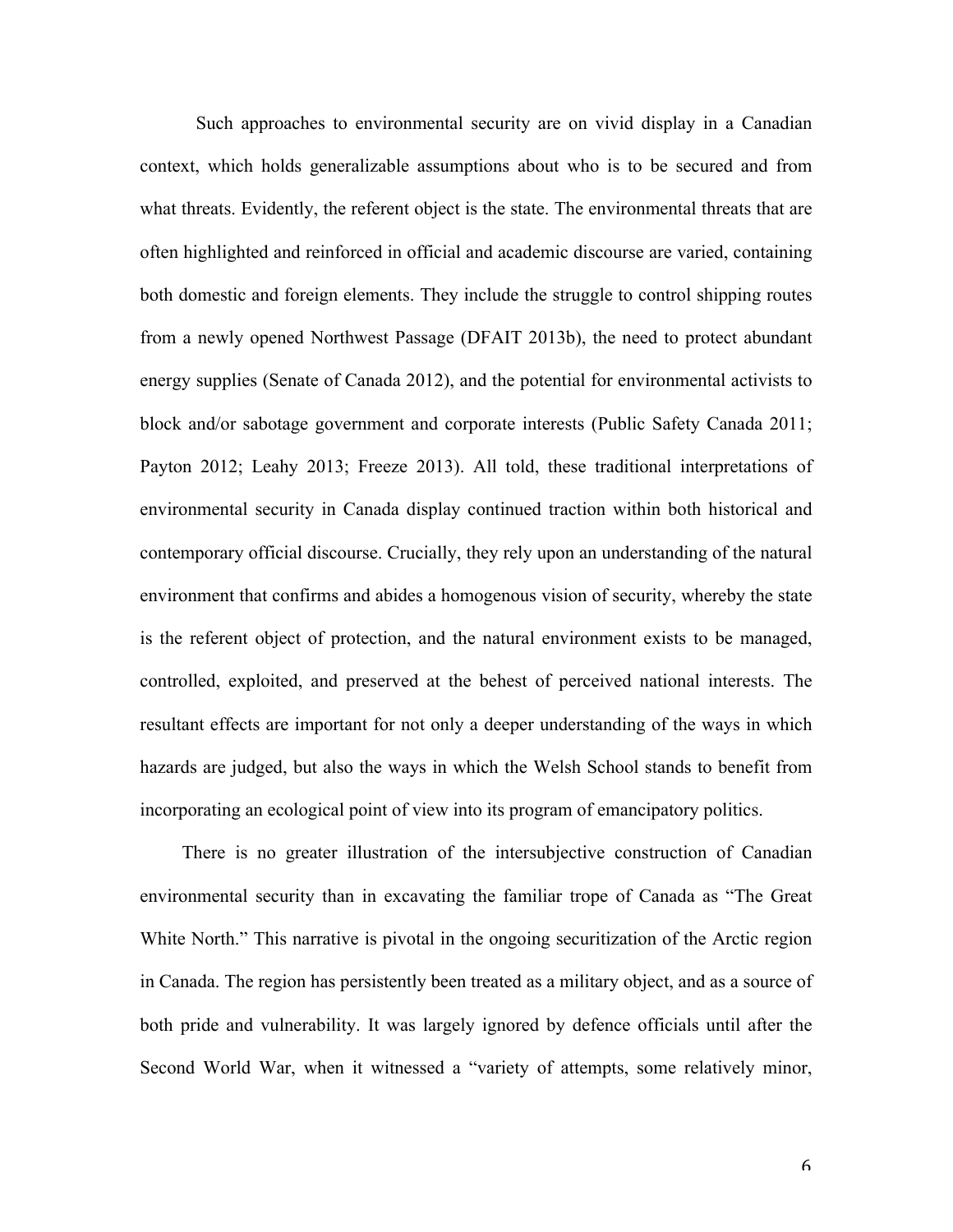others extraordinarily ambitious, to overcome what was perceived to be an antagonistic environment."(Lackenbauer and Farish 2007, 923) During the Cold War, Arctic Canada held important geopolitical significance as a bulwark separating an expansionary Soviet Union from the North American industrial heartland (Lackenbauer and Farish 2007, 923). In 1946 Lester B. Pearson, then Canadian Ambassador to the United States, published an article called "Canada Looks Down North," in *Foreign Affairs*, which outlined a vision of the Canadian north as the strategic heart of the country, and perhaps even the continent. He proclaimed that, "Canada, like Russia, is looking to the North as a land of the future. The reason is obvious. The war and the aeroplane have driven home to Canadians the importance of their Northland, in strategy, in resources, and in communications. We should no longer be deceived by flat maps and 'frigid wasteland' tales of our public school geographies."(Pearson 1946, 638) For Pearson, and for subsequent Canadian governments, the expansion of sovereign control over vast swaths of seemingly uncharted, uninhabited land with abundant resources compelled a heavy emphasis on the ways in which the environment could be harnessed and utilized for national security.

John Diefenbakers's election victory in 1958 was largely based on his northern vision of development. In one of his most oft-cited speeches he proclaimed:

> This national Development Policy will create a new sense of National Purpose and National Destiny. One Canada! One Canada, wherein Canadians will have preserved to them the control of their own economic and political destiny. Sir John A. Macdonald gave his life to this Party. He opened the West. He saw Canada from East to West. I see a new Canada - a Canada of the North (Diefenbaker 1958).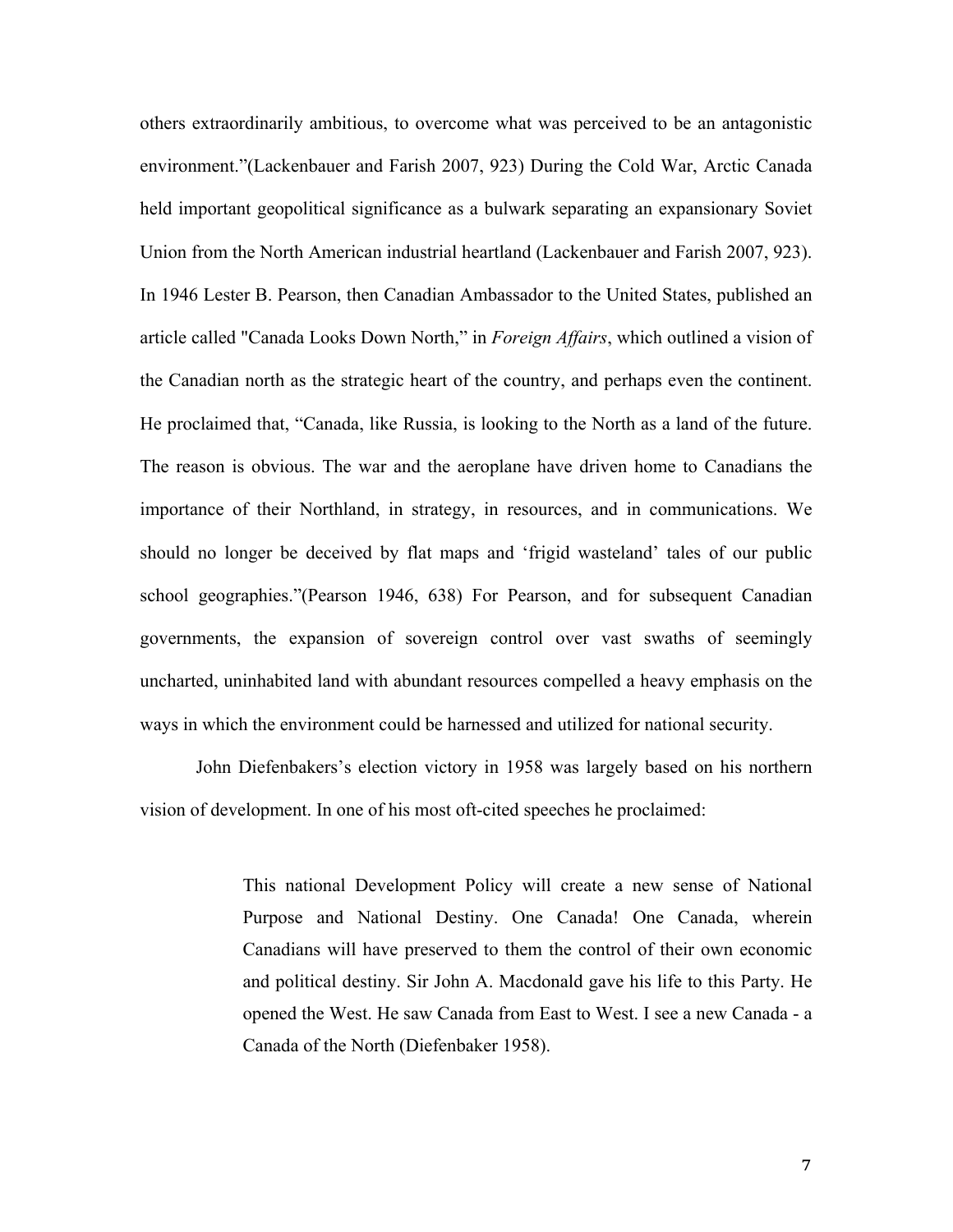Diefenbaker's northern vision, his 'roads to resources' policy, was instrumental in advancing significant infrastructure projects in the Arctic. Since then, similar sentiments about Canada's destiny to the Arctic have retained a high degree of resonance and power for politicians eager to assert the sovereign duty of Canadian officials to discover, accumulate, and preserve the riches provided by the abundant resource base, lest they be lost to competing interests, or left forever untapped.

In contemporary times, the onset of climate change, shifting geopolitical priorities, and continuing energy needs, has re-activated the security connections with the Arctic. The region is undergoing a series of significant transformations, which have been identified by Prime Minister Stephen Harper as a national priority. In 2008 he invoked the spirit of John Diefenbaker in a major policy address to audiences in Inuvik, Northwest Territories. He proclaimed that

> Prime Minister Diefenbaker is no longer with us, but the geopolitical importance of the Arctic and Canada's interests in it have never been greater. This is why our government has launched an ambitious Northern Agenda based on the timeless responsibility imposed by our national anthem, to keep the True North strong and free… We will protect the unique and fragile Arctic ecosystem for the generations yet to come. And of course, we will assert and defend Canada's sovereignty and security in this region (Harper 2008).

The three central documents detailing Canada's current Arctic policy are the 2008 *Canada First Defence Strategy* (National Defence [Canada], 2008), the 2009 *Northern Strategy* (Indian and Northern Affairs [Canada], 2009), and the 2010 document, *Canada's Arctic Foreign Policy* (DFAIT 2010). Together the three documents represent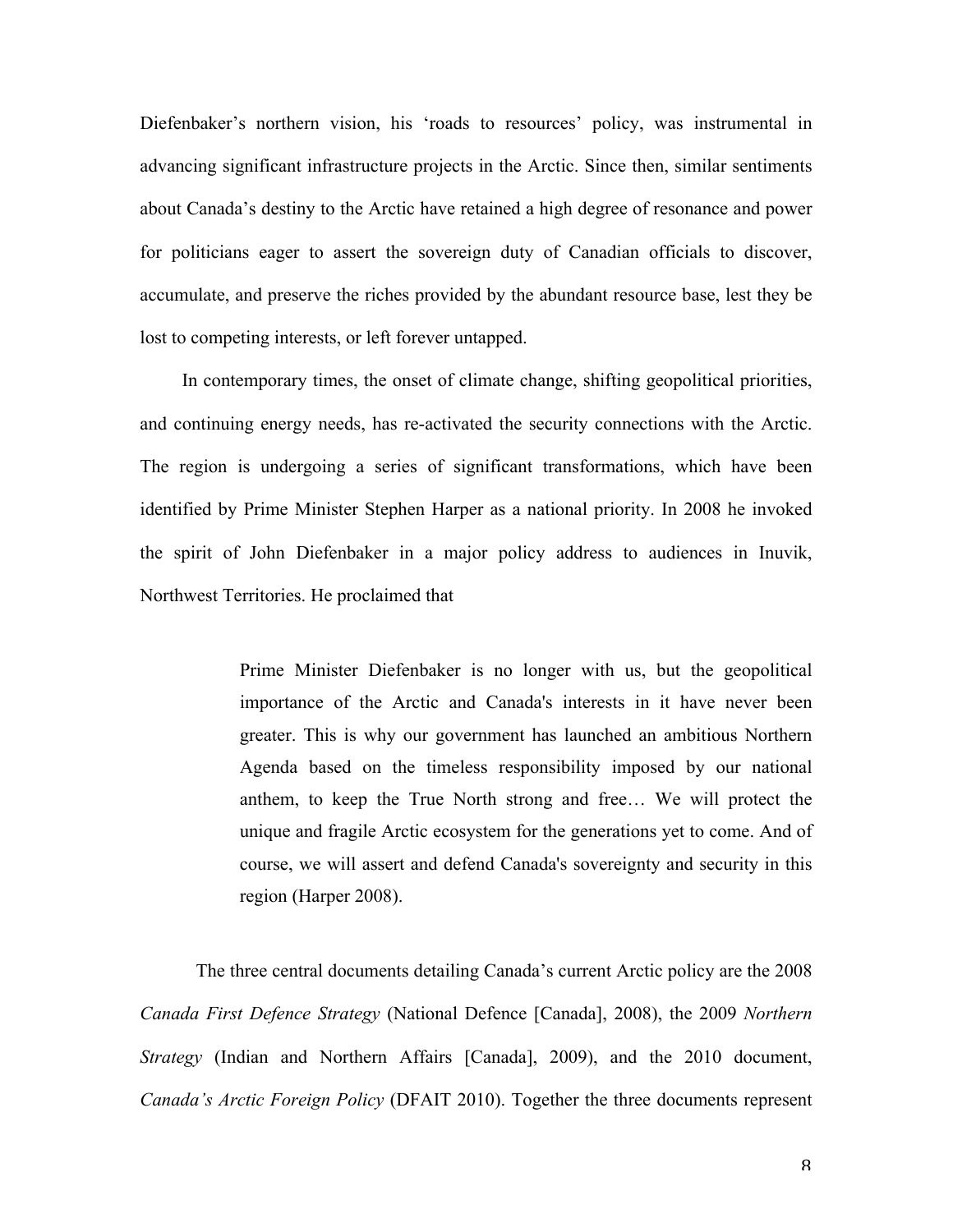an aggressive expression of national sovereignty and security in the far North. The *Arctic Foreign Policy* proclaims "the first and most important pillar towards recognizing the potential of Canada's Arctic is the exercise of our sovereignty over the far north."(DFAIT 2010, 5) Indeed, Prime Minister Harper declared the protection and promotion of Canadian sovereignty over the Arctic "a non-negotiable priority."(CBC News 2010) All three documents illustrate the government's priorities of "exercising sovereignty; promoting economic and social development; protecting [our] environmental heritage; and improving and devolving Northern governance."(Indian and Northern Affairs [Canada]) These priorities have been reinforced by ongoing security maneuvers that increase state control over the farthest reaches of its territory. In the form of material expression, security is being claimed via the utilization of military ice-breakers; patrol ships; the creation of a new deep water port in Nanisivik, Nunavut; (Harper 2007) the deployment of military personnel including the Northern Rangers; (Lackenbauer 2004- 2005) and the undertaking of joint military operations with other Arctic countries under Operation Cold Response and Operation Nanook. As Wilfrid Greaves writes, "Canada's approach to Arctic security remains preoccupied with traditional, state-centric military threats, despite the fact that all three documents explicitly specify that no such military threats exist." (Greaves 2011, 230)

Adding complexity is the fact that, in May 2013, Canada assumed the two-year Chairmanship of the Arctic Council, the leading intergovernmental body of Arctic nations. The government's highlighted priorities include "responsible resource development," "safe Arctic shipping," "sustainable circumpolar communities," and "strengthening the Arctic Council."(DFAIT 2013a) These priorities have been identified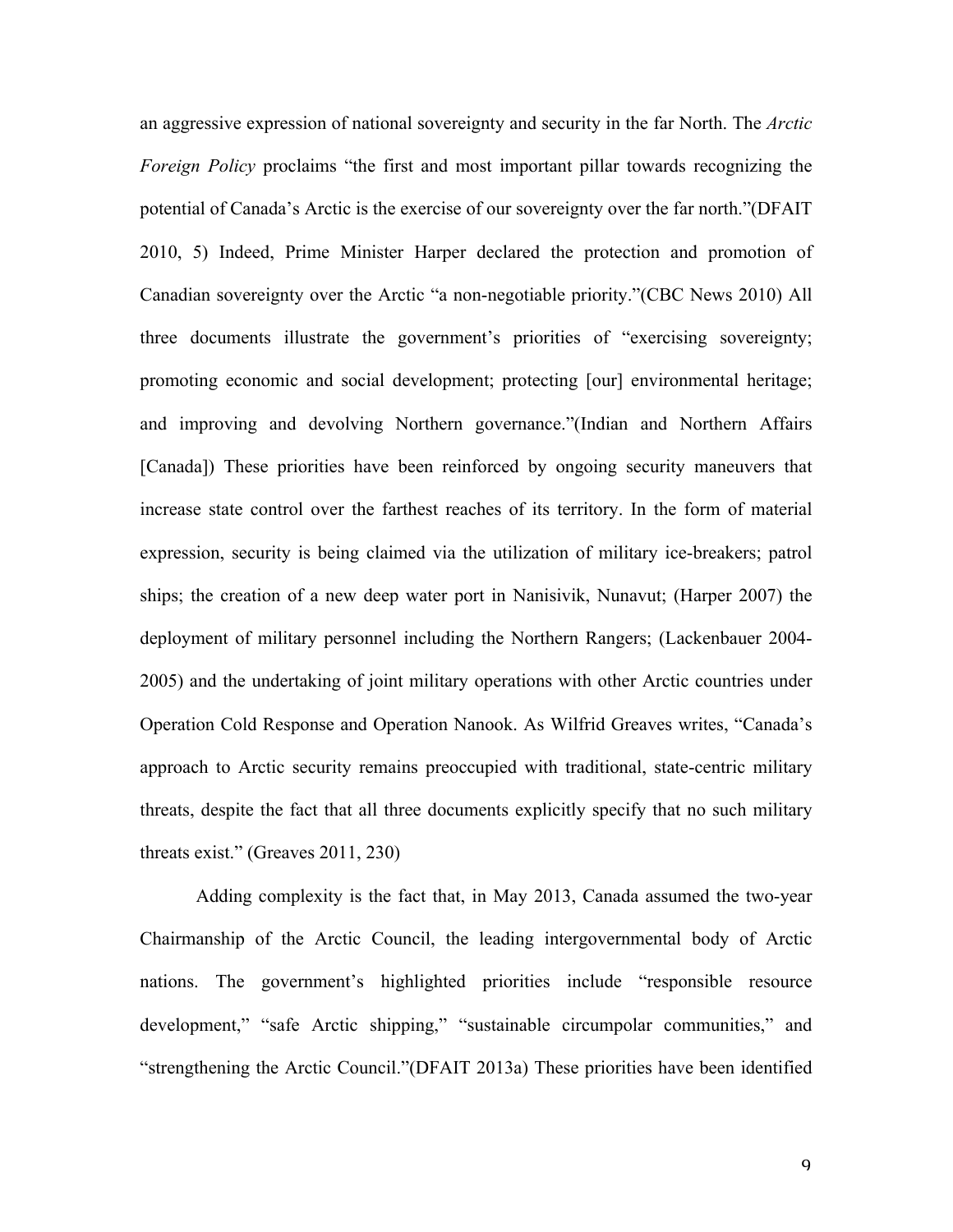as part of a larger strategy to maintain northern control in the face of growing competition for oil and mineral wealth located in the Arctic. The Chairwoman of the Council, Canadian Health Minister Leona Aglukkaq proclaimed, "We must remember that the Arctic Council was formed by Northerners, for Northerners, long before the region was of interest to the rest of the world."(quoted in Koring 2013)

Effectively, the results are that traditional interpretations of security are being transposed onto the physical geography of the Arctic region through official Canadian discourse. In other words, something labeled 'security' is being written on the body of the earth via discursive and material practices. Recent announcements by Harper have described government investments in the region as necessary for unlocking the north's "potential" and the "national destiny" (Harper 2009), for discovering buried resource "treasures" (Harper 2007), and for managing the vast, seemingly endless "frontier." (Harper 2012)<sup>3</sup> The result is that the state has been able to assert traditional means of control over the natural environment of the far north. Concurrently, the natural environment conditions Canadian security. Official discourse has frequently incorporated the region's "remoteness" into a vision of security where physical enemies and logical uncertainties are forever lurking and where unfulfilled opportunities abound. Both the environment and Canadian security itself becomes constructed by mantras of sovereign control, ownership, and exclusion, which in the face of rapidly increasing climate change and resultant environmental changes, provides ample contradiction. Harper proclaimed in 2007 that:

> Canada has a choice when it comes to defending our sovereignty over the arctic. We either use it or lose it. And make no mistake, this Government intends to use it. Because Canada's Arctic is central to our national identity as a northern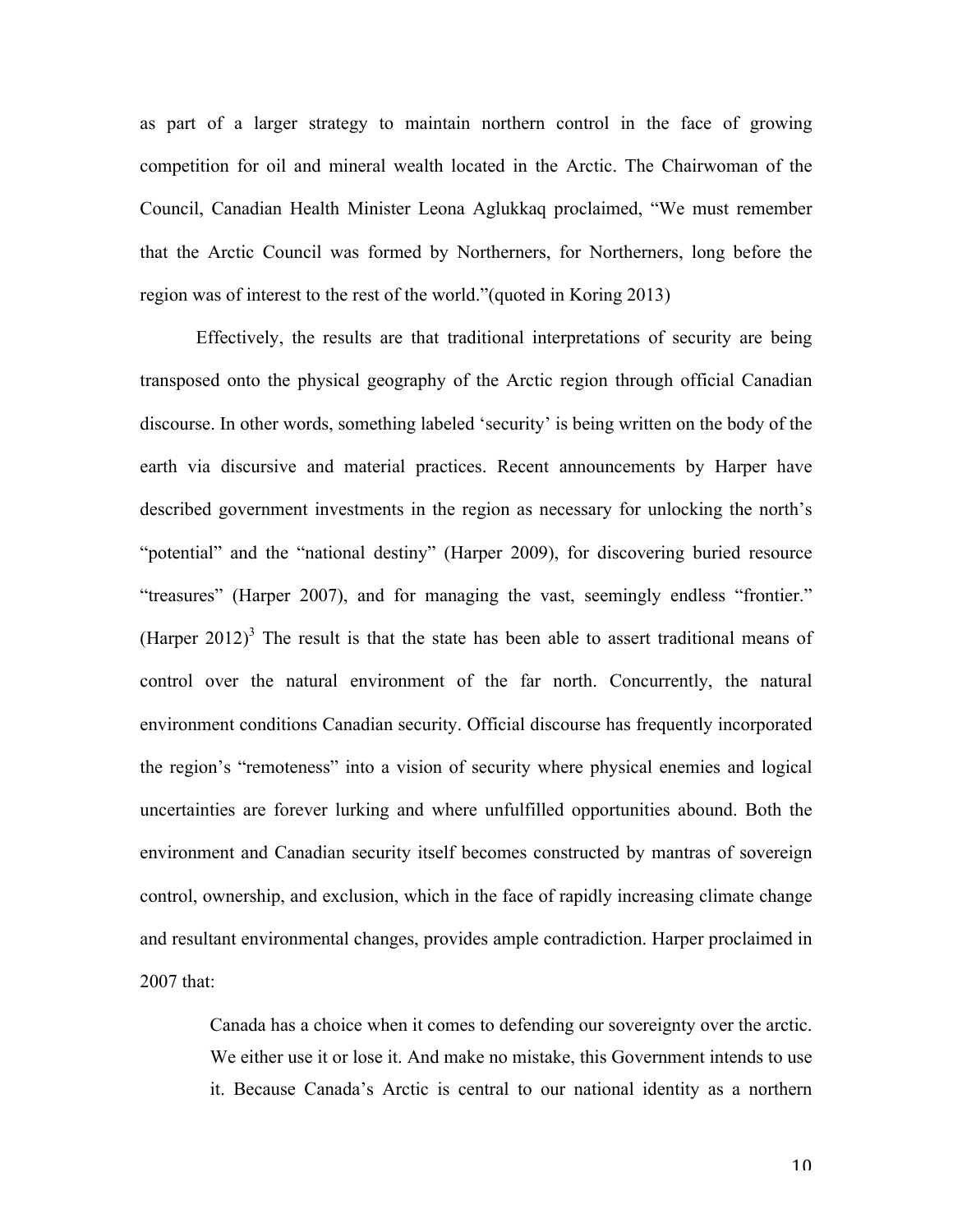nation. It is part of our history. And it represents the tremendous potential of our future (Harper, 2007).

Such statements are reflective of the powerful effects that the environment holds in traditional security discourse. Government speeches offer lessons on the ways in which interpretations of the vastness of geography, the spectre of resource abundance, and the preoccupation with control over nature can stimulate security logics. Lawrence Cannon, then minister of foreign affairs, proclaimed to a UK audience in 2010 that Canada was an "Arctic Nation," an "Arctic power," and that the "Arctic and the North are part of our national identity."(Cannon 2010) Such rhetoric effectively demonstrates "the ways in which 'The North' is imagined as a space of national pride, belonging, and exploration: a space that is alternately normalized as a fundamental extension of state territory and exoticized as a distant wilderness to be conquered."(Steinberg 2010, 81)

Visions of the environment continue to be deeply implicated in the writing of Canadian identity and in the operation of Canadian politics. The "Great White North" defines the nation's security interests—who is to be secured, what way of life protected. The invocation of "The Great White North" denotes the natural environment as an important source of economic value and a salient frame for conceptualizing international geopolitics.

#### **Remapping the Arctic**

Beyond the "Great White North," however, alternative security logics do exist, and point to important differences in the relationships between security and the environment. Recent popular protests and resistance movements across the country may

11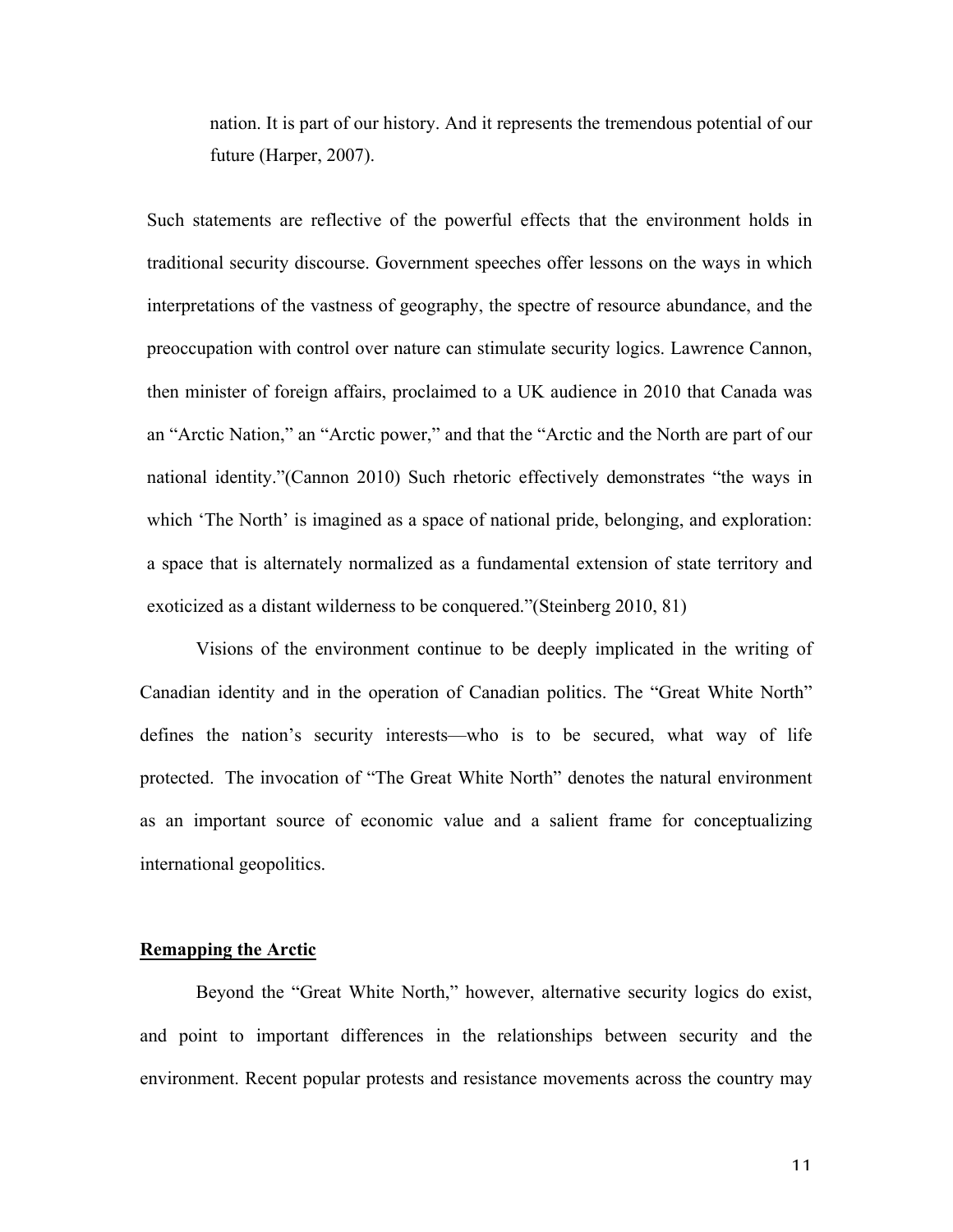challenge the dominant imaginings of Canadian security as the "Great White North" and all its attendant baggage. Inasmuch as the underlying themes of recent movements such as Idle No More (Wilkins, 2013), and against the Keystone XL protests (CBC News, 2013) are the protection of lands, waters and natural resources, one might begin to identify an alternative narrative, imbuing new meaning upon the Canadian environmental space and security understandings. Beyond these high-profile movements, the Inuit peoples of the Arctic region have also frequently expressed security logics that challenge the hegemonic "Great White North" discourse. All told, while tracing the contours of the environment-security relationship is central to recognizing the constructed nature of security, it is also crucial to explore the crags and rifts in the discourse itself as a practice of unearthing what the dominant narrative has obscured.

By providing a critical reading of the national security vocabulary, this section challenges the naturalization of Canadian Arctic security as the "Great White North," highlighting the discourse's pernicious implications and drawing attention to the peoples and narratives omitted from its gaze. The approach to the Canadian north described in the previous section has two important consequences: first, the exploitative and instrumental thinking engendered by the "Great White North" discourse creates new vulnerabilities for Canadian indigenous peoples. Second, this marginalization is implicated in the silencing of alternative security discourses emanating from the Arctic like, for instance, Canadian Inuit peoples. The "Great White North" discourse effectively writes out the 1,172,790 First Nations, Inuit and Métis peoples of Canada (StatsCan, 2006). By focusing on a subset of voices within this population—the Inuit peoples of Inuit Nunaat, stretching from northern Laborador to the Northwest territories—this section seeks to outline an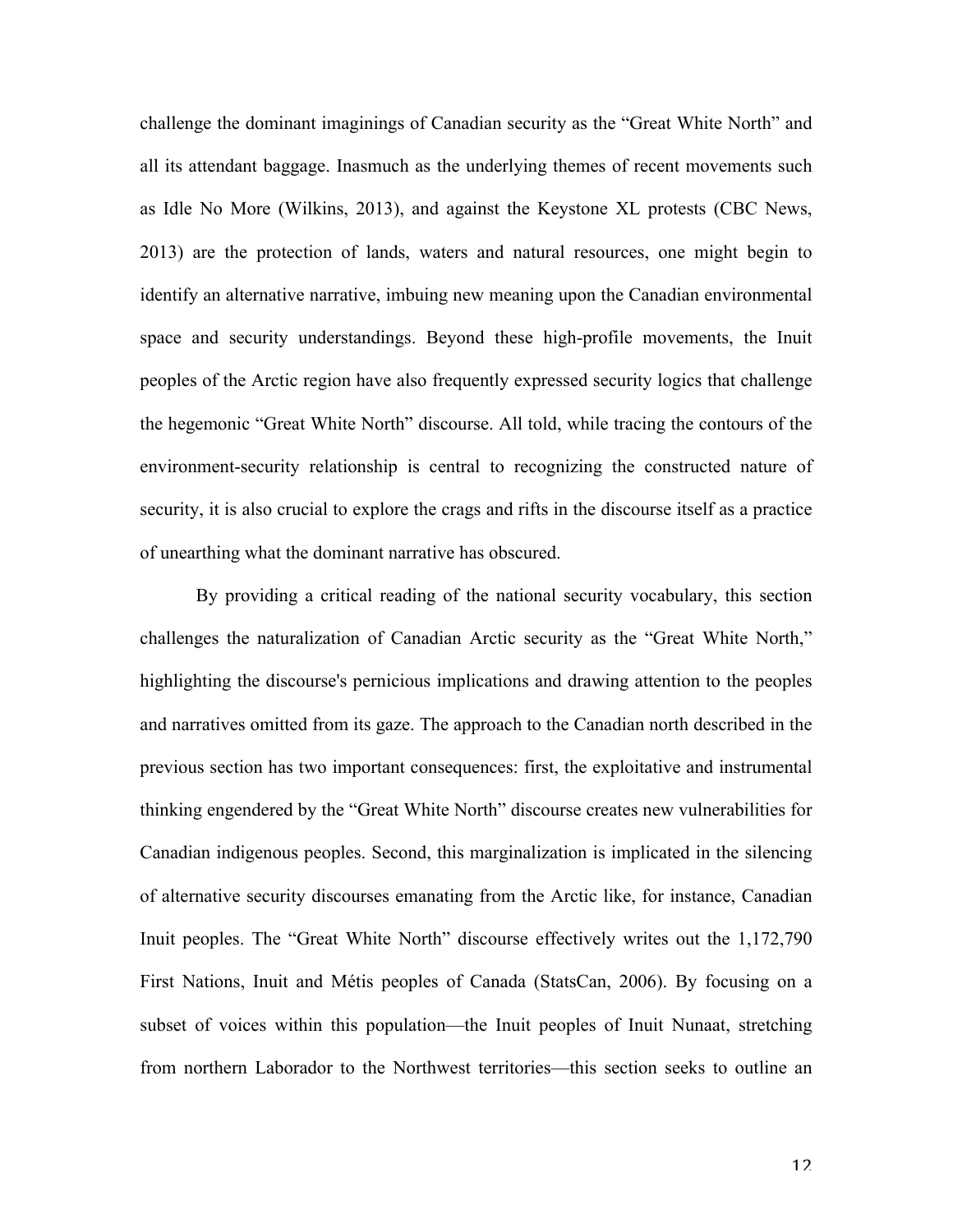alternative Canadian Arctic security. Focusing on the challenges of climate change and resource extraction, the discussion below seeks to highlight how the processes driving these changes are at odds with the understandings of nature among Inuit peoples and how Inuit peoples are struggling to make their particular logic intelligible within the wider Canadian context. In other words, they are striving to make their particular experiences of environmental insecurity understood.

According to the Arctic Climate Impact Assessment (ACIA), climate change will acutely affect the Canadian Arctic, with annual mean warming projected to range between 3°C and 9°C in winter months (ACIA, 2005). The myriad consequences of warming in the Arctic are all too familiar: rising sea levels, a multiplication of insect activity, and increased vulnerability to air, water and vector-borne diseases (Furgal  $\&$ Seguin, 2006). These hazards will be compounded by additional changes in Inuit livelihood. Thinning sea ice in the winter months may jeopardize forms of winter travel and limit access to wildlife resources (Furgal  $\&$  Seguin, 2006). Moreover, the migratory patterns of food sources like caribou and geese may change. For the many Inuit peoples who engage in subsistence activities, these changes are likely to mean increased food insecurity, and may force these communities to seek inappropriate food substitutions or expensive alternatives: both options may put Inuit peoples' cultural live at risk (Wenzel, 2009). As one report argues, "the contamination of country food (traditional food sources) raises problems that transcend the usual confines of public health, and that cannot be resolved simply by health advisors or food substitutions."(Van Oostam et.al. 1999, 7) Inuit food defines the Inuit way of life and mode of being (Egede 1995). Practices such as hunting and fishing are not merely instrumental nutritional practices,

13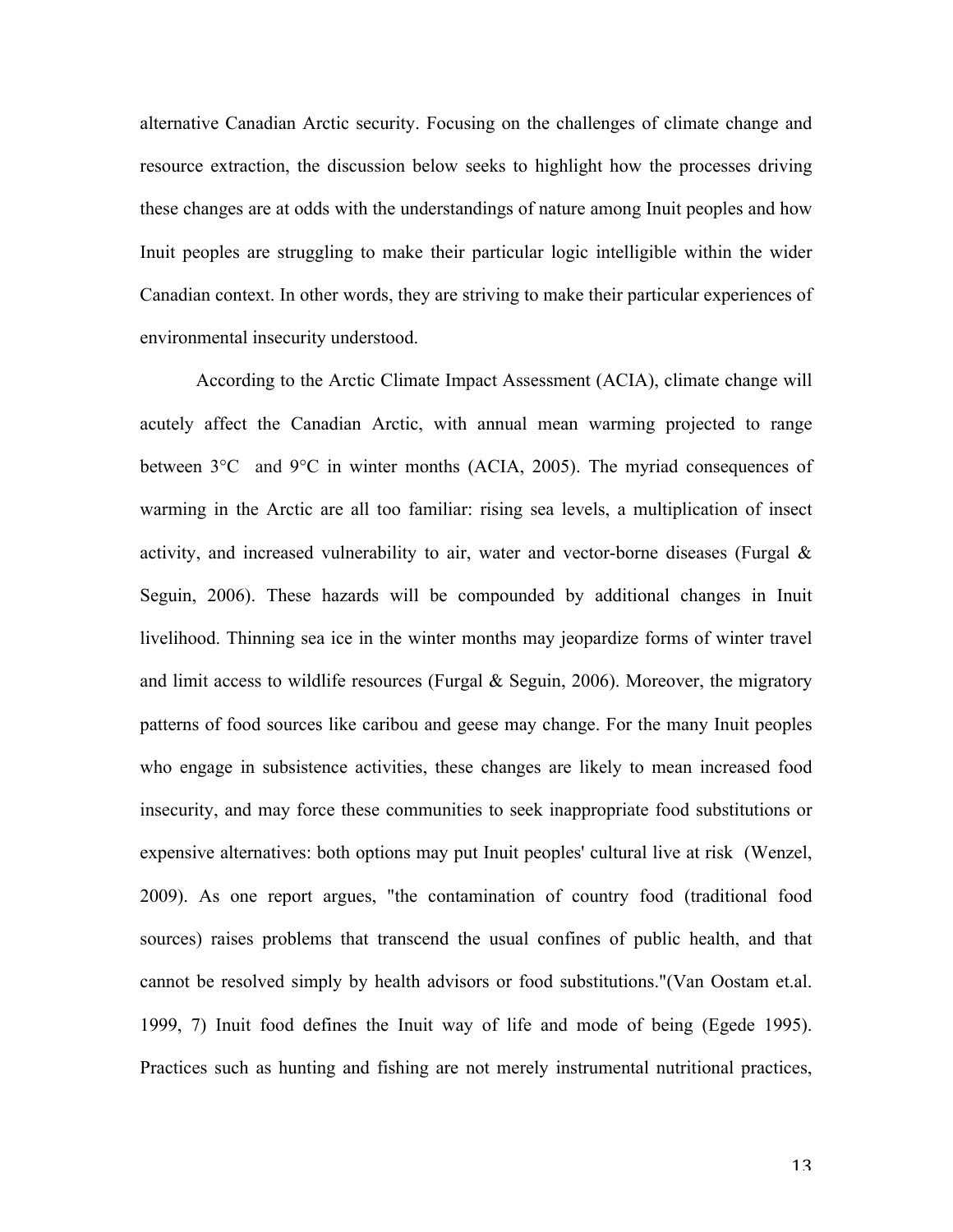but are also culturally important traditions to Inuit peoples as sources of "pride, worth, distinctiveness, and identity."(Buell 2006, 26) If identity is a fundamental component of envisioning security —that is, who or what is to be secured— it is clear that Inuit peoples' food insecurity portends a greater cultural and even existential threat (Campbell, 1992).

In addition to the challenges created by the spectre of climatic change, the extraction of non-renewable resources in the Arctic adds to the fragility of the social landscape in the Arctic. Resource extraction increases fears of oil spills and contamination, the loss of sacred spaces for hunting, trapping and fishing, and disrupts traditional migratory routes of species such as birds and caribou (Buell 2006). For many Inuit communities, the resource extraction industries as they currently operate are at odds with their cultural practices of sustainable and respectful use of the environment (NAHO 2008). At the Third Session of the United Nations Permanent Forum on Indigenous Issues in 2004, the representative from the Inuit Circumpolar Conference (ICC) argued that thus far, development projects have failed to take into account indigenous priorities, but that this conflict was not necessarily predetermined: the ICC representative further noted that "Development projects could either help indigenous peoples survive, or destroy them and their cultural heritage, depending on how they are managed."(United Nations 2004) In other words, a more harmonious way of conceptualizing development that does not come at the expense of indigenous livelihoods is sought. Such conceptualizations are emblematic of indigenous security alternatives that challenge the "Great White North" security discourse.

Inuit leaders and members of the Inuit Circumpolar Council have demonstrated security alternatives with emancipatory potential. It is useful to examine these

14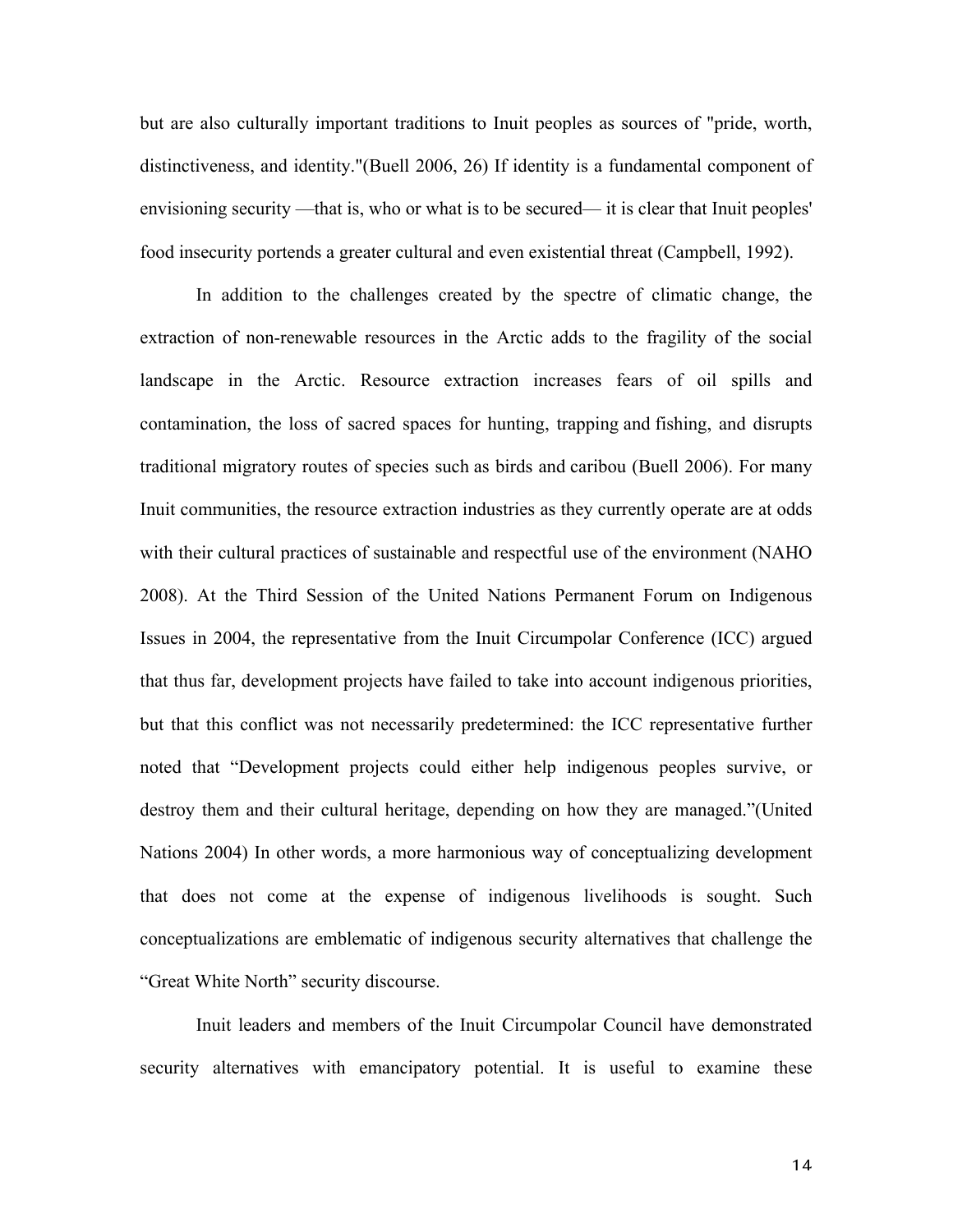alternatives because ttheorhey may provide critical security scholars with a deeper appreciation of the role of the environment in security and can offer a venue for more constructive thinking about emancipation. In contrast to the "Great White North" narrative demonstrated in the previous section, the discourse of the ICC analyzed below demonstrates a belief that the natural world is intrinsically rather than instrumentally important. This suggests a broader, and more profound idea that the environment is as much a source of identity as it is security. It also demonstrates that the environment is not exogenous to indigenous life, but is rather a condition of possibility for Canadian indigenous identity. It thus reflects many of the assumptions of critical security by collapsing the idea of the security subject as an abstract, detached actor, divorced from the wider social and natural environments.

A principle goal of the ICC is to develop long-term policies that first and foremost safeguard the Arctic environment, and as such, many of the ICC's statements and declarations centre on managing the present and emerging vulnerabilities discussed above. One of the founding documents of the ICC, the 1991 *Principles and Elements for a Comprehensive Arctic Policy*, has the themes of stewardship and sustainability woven throughout its text, and this informs the Inuit response to the challenges of both resource extraction and climate change (ICC 1991). These principles emerge from a communitybased and human-centred perspective and they force a reconsideration of many of the extractive practices promoted in the vision of the "Great White North." Noting the profound implications that rapid resource development has for Inuit peoples in the Arctic, the *2012 ICC Declaration on Resource Development Principles in Inuit Nunaat* states unequivocally that "resource development proposals for *Inuit Nunaat* must be assessed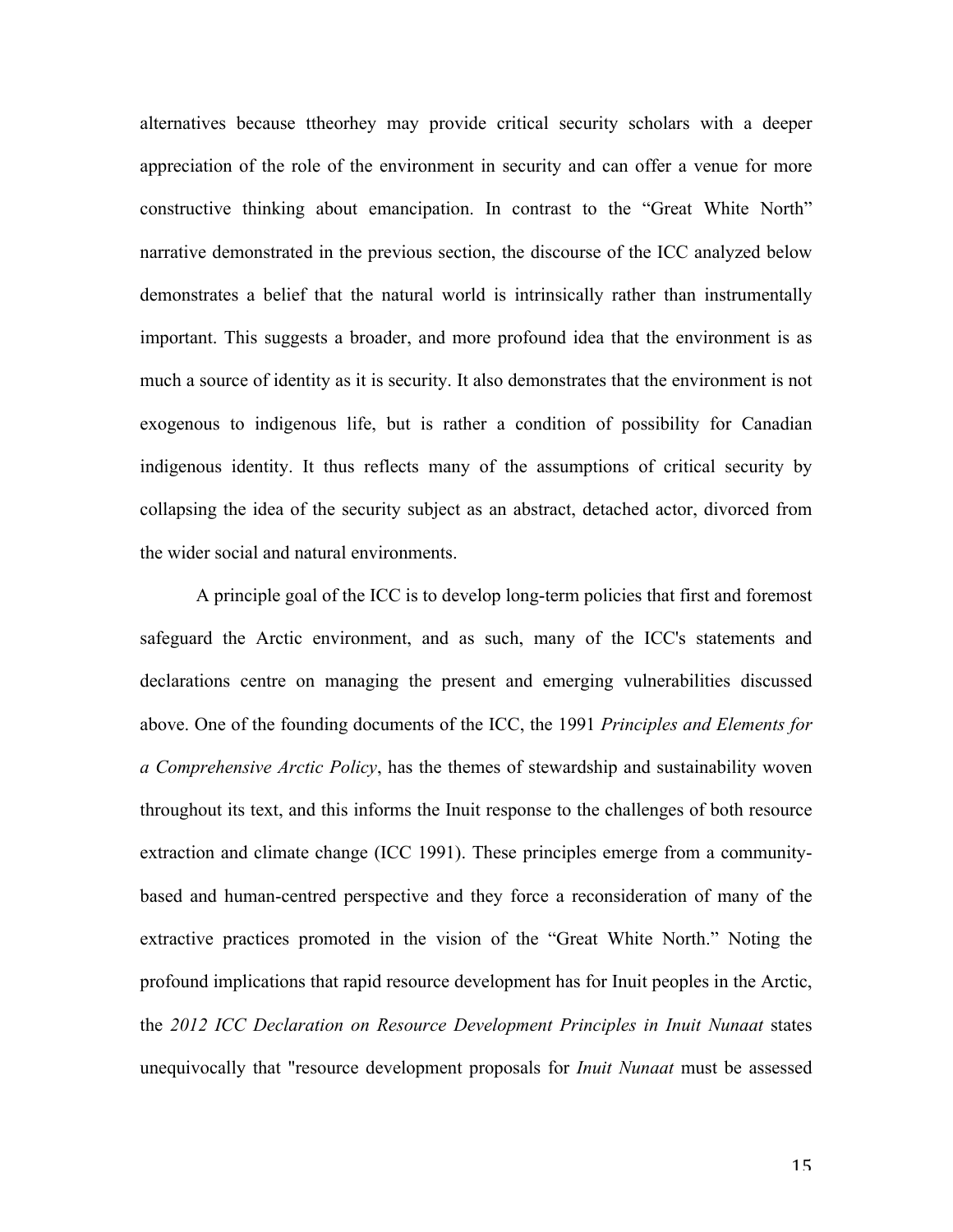holistically, placing human needs at the centre."(ICC 2012) In other words, the Declaration demands a reversal of the logic of resource development, beginning with the health of the community which, as the declaration notes, is predicated upon the health of the environment. Other declarations implore environmental policymakers to follow in the spirit of "inoqatigiinneq," or "sharing life:" the 2010 Nuuk Declaration reaffirms the belief that "the respectful sharing of resources, culture, and life itself with others is a fundamental principle of being Inuit, and is the fabric that holds us together."(ICC 2010, 1) As such, extractive practices that undermine the sustainability of resources detract from this Inuit principle, as they undermine the ability to share resources within and across generations.

Confronting the adverse effects of climate change, the ICC has also worked to gain a voice at the negotiations in the post-Kyoto Protocol era. An overarching goal is to argue for more culturally responsive ways of confronting climate change. The ICC's "Circumpolar Inuit Declaration on Sovereignty in the Arctic" offers an alternative perspective on the nature and importance of sovereignty in an era of global environmental change. It declares, "'Sovereignty' is a term that has often been used to refer to the absolute and independent authority of a community or nation both internally and externally. Sovereignty is a contested concept, however, and does not have a fixed meaning." (ICC 2009) The different identifications experienced by Arctic Inuit peoples – as an indigenous people of the Arctic, as citizens of Arctic states, as indigenous citizens of Arctic states, and as indigenous citizens of each of the major political subunits of Arctic states, suggest a need to critically reflect on singular categorizations of sovereignty, threat, and protection found in the dominant discourses of security such as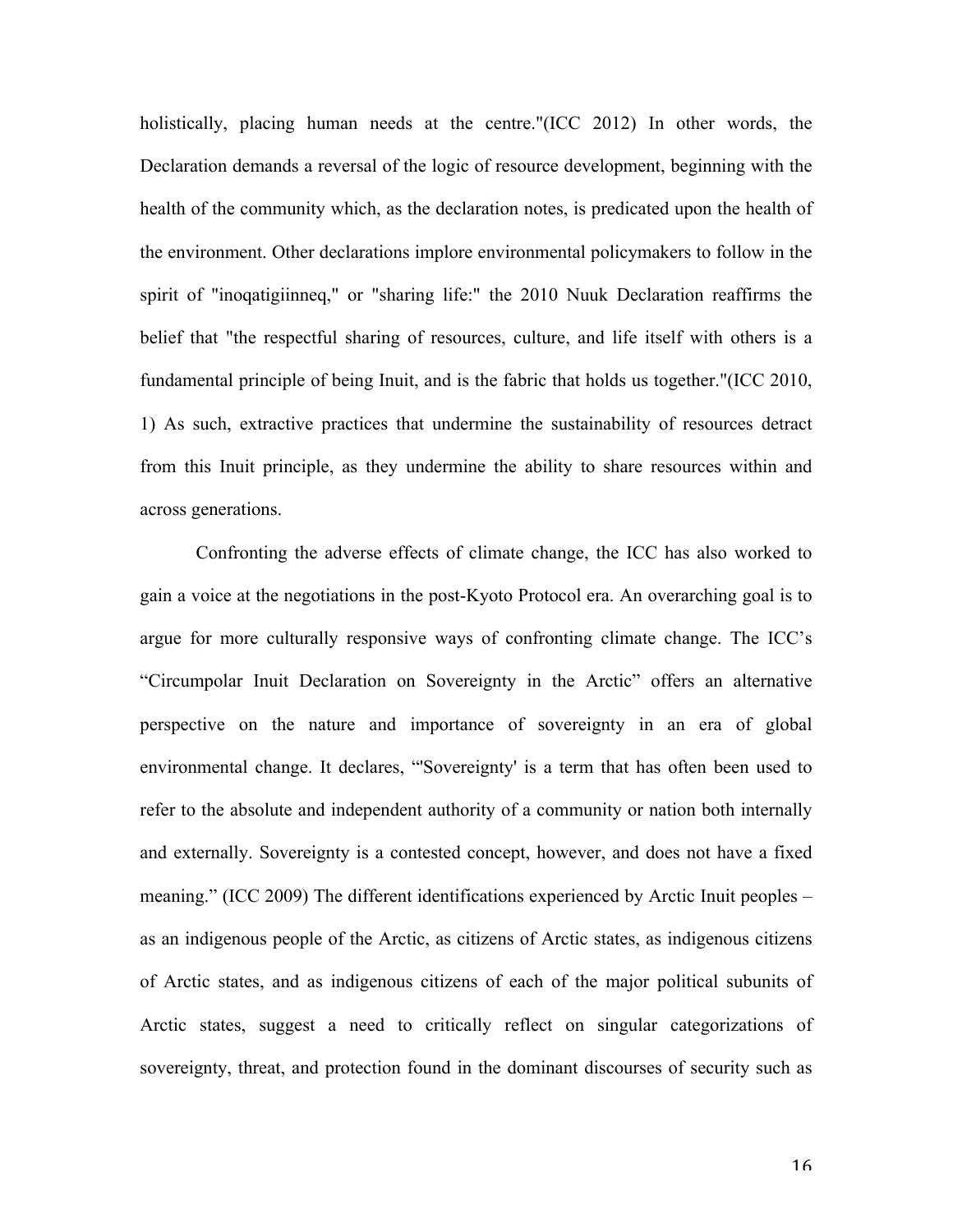the "Great White North."(Broadhead 2010, 926-927) For Inuit communities struggling to secure a level of self-determination and control over their lives, territories, cultures, and languages, the type of sovereignty proclaimed in the "Great White North" narrative is at odds with a more holistic and integrated vision of human security intimately tied to the security of the natural environment.

Another of the innovative approaches articulated by the ICC comes from its 2012 *Climate Change Roadmap,* which argues for the integration of "Two Ways of Knowing" in seeking to understand the long-term environmental changes to the Arctic (ICC 2012, 1). These 'Ways of Knowing' consist of conventional scientific modes of understanding as well as traditional Inuit ways of knowing. This idea of integrating traditional ecological knowledge into environmental practices is one of the cornerstones of the ICC's environmental policies, and is a point of considerable value for any critical strategy for Arctic environmental security.

To an extent, the idea of incorporating indigenous knowledge into environmental security approaches is not novel. Canadian environmental researchers have approached the concept of traditional ecological knowledge (TEK), with increased alacrity, recognizing its potential contributions to understanding biological phenomena and the practice of protecting ecosystems (Berkes, 1998; Karst, 2010; Paci et.al., 2002). In fact, this narrative is now so pervasive that TEK is now a required part of all impact assessments in Canada (Usher 2000). One definition, given by Berkes et. al (2000) defines TEK as a "cumulative body of knowledge, practice, and belief, evolving by adaptive processes and handed down through generations by cultural transmission, about the relationship of living beings (including humans) with one another and with their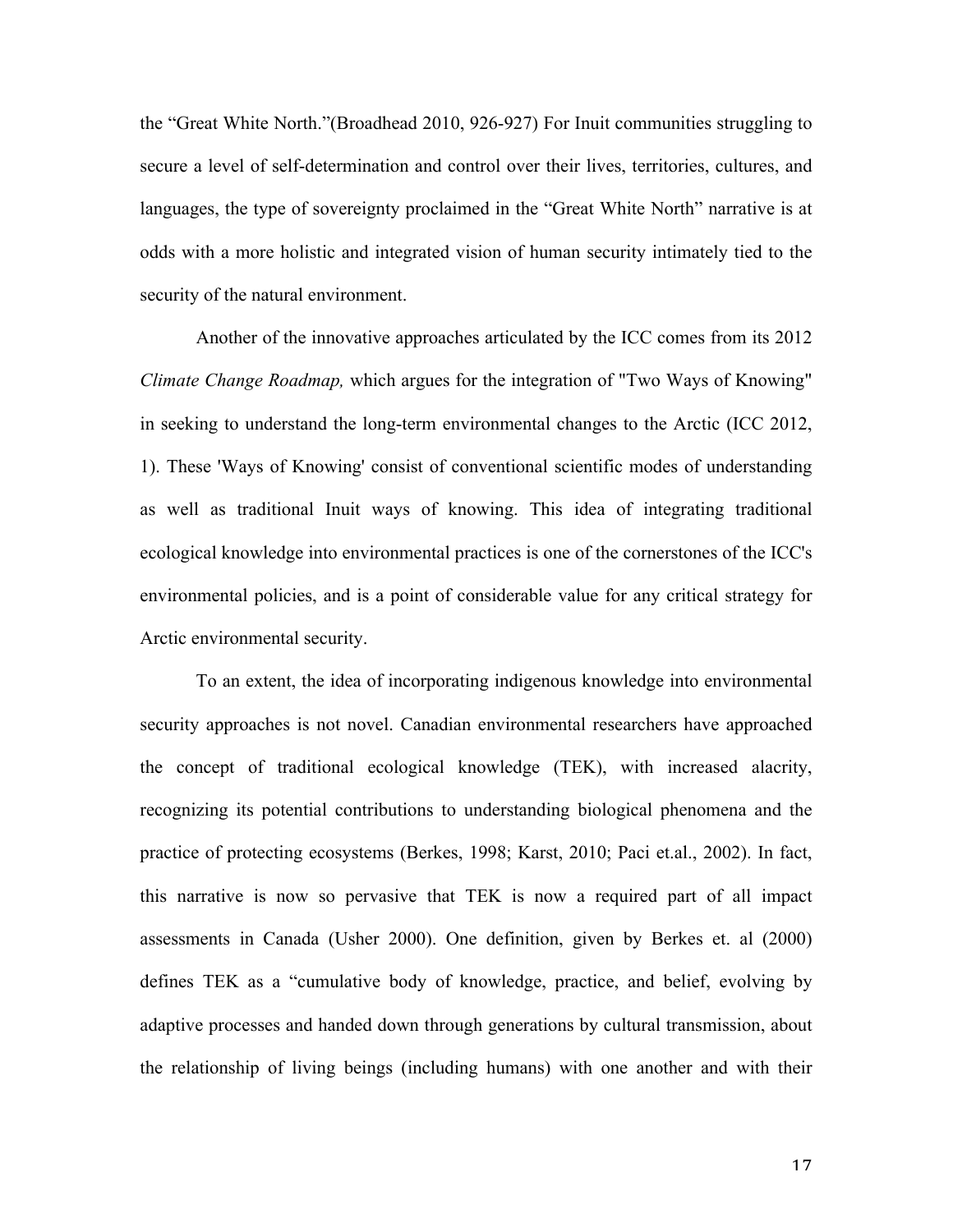environment." However, even within this broad definition there exist important variances to different peoples and groups (Huntington and Fox 2004, 64).

There are many who suggest the need for skepticism regarding the inclusion of TEK into modern policy, pointing to the impossibility of "harmonizing the needs of economy and environment within the existing frameworks and institutions"(Escobar 2008, 281). Heather Smith and Karyn Sharp concluded in their study of various international environmental forums that the inclusion of indigenous knowledges has been uneven (Smith and Sharp 2012). However, as Deborah MacGregor argues, TEK is not a body of knowledge, but rather a process of "coming to know," suggesting that the inclusion of TEK into public policy has not been sincere to the epistemological roots of indigenous knowledge (MacGregor 2004, 390). Rather, the TEK-based approach to the environment utilized by the ICC is meant to develop 'ways of knowing' that lead to "freedom of consciousness and to solidarity with the natural world."(Battiste and Henderson 2000, 92). In this way, the discourse utilized by the ICC and the reliance on TEK as a way to understand the world offers an important emancipatory alternative to traditional practices of environmental security.

#### **Remapping the Environment: A critical approach in Canada**

The previous two sections combine to offer significantly different interpretations of environmental security in Canada. Unsurprisingly, the Canadian government has consistently employed the language of traditional security to highlight the importance of the environment, and this is nowhere more apparent than in the Arctic. Conversely, alternative constructions of security have been articulated by other non-state actors, specifically Inuit groups who continue to suffer disproportionately than the rest of

18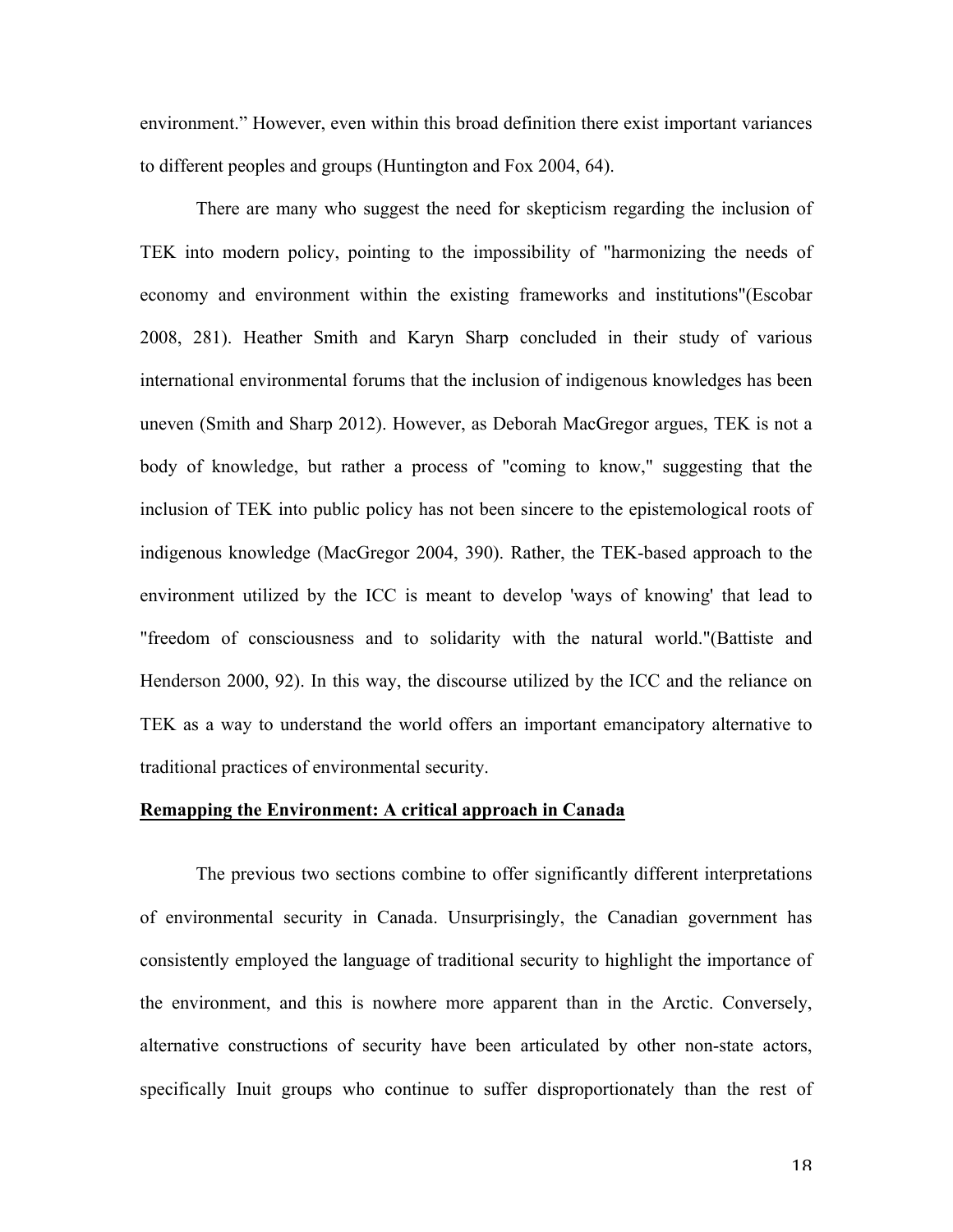Canadian society in terms of health, poverty, and the effects of environmental change.

There are salient conclusions from which to draw in terms of critical approaches to environmental security. First, in a critical capacity, awareness of the ways in which the natural environment can be articulated within security discourses can further emancipatory change, one of the avowed normative goals of the Welsh School of security studies. It offers tangible examples of ways in which security is pronounced in different contexts, by different actors. As Matt McDonald points out, these different articulations reflect specific understandings about "who is in need of being secured, from what threats, by what actors, and through what means."(McDonald 2013, 49) These basic understandings then are crucial for conditioning the types of responses utilized in the pursuit of alleviating perceived insecurity. For various indigenous groups in Canada, including the Inuit in the Arctic, the environment is a central defining feature of individual security and community identity. This is an entirely different conception of environmental security than the version promoted by traditional security discourses. It is unlikely then that the traditional security practices of resource development, national sovereignty promotion, and increased surveillance will be accepted by Arctic indigenous groups as legitimate, effective, or just.

Second, the fundamental opposition between the aforementioned discourses should compel practitioners to undertake a more profound rethinking of the environment; in other words, one cannot divorce thinking about the environment from the broader ethical environmental frameworks in which this knowledge is produced. TEK and a desire to increase engagement with indigenous knowledges has led to some novel security analyses from academics, but further work is evidently required (Dalby 2002;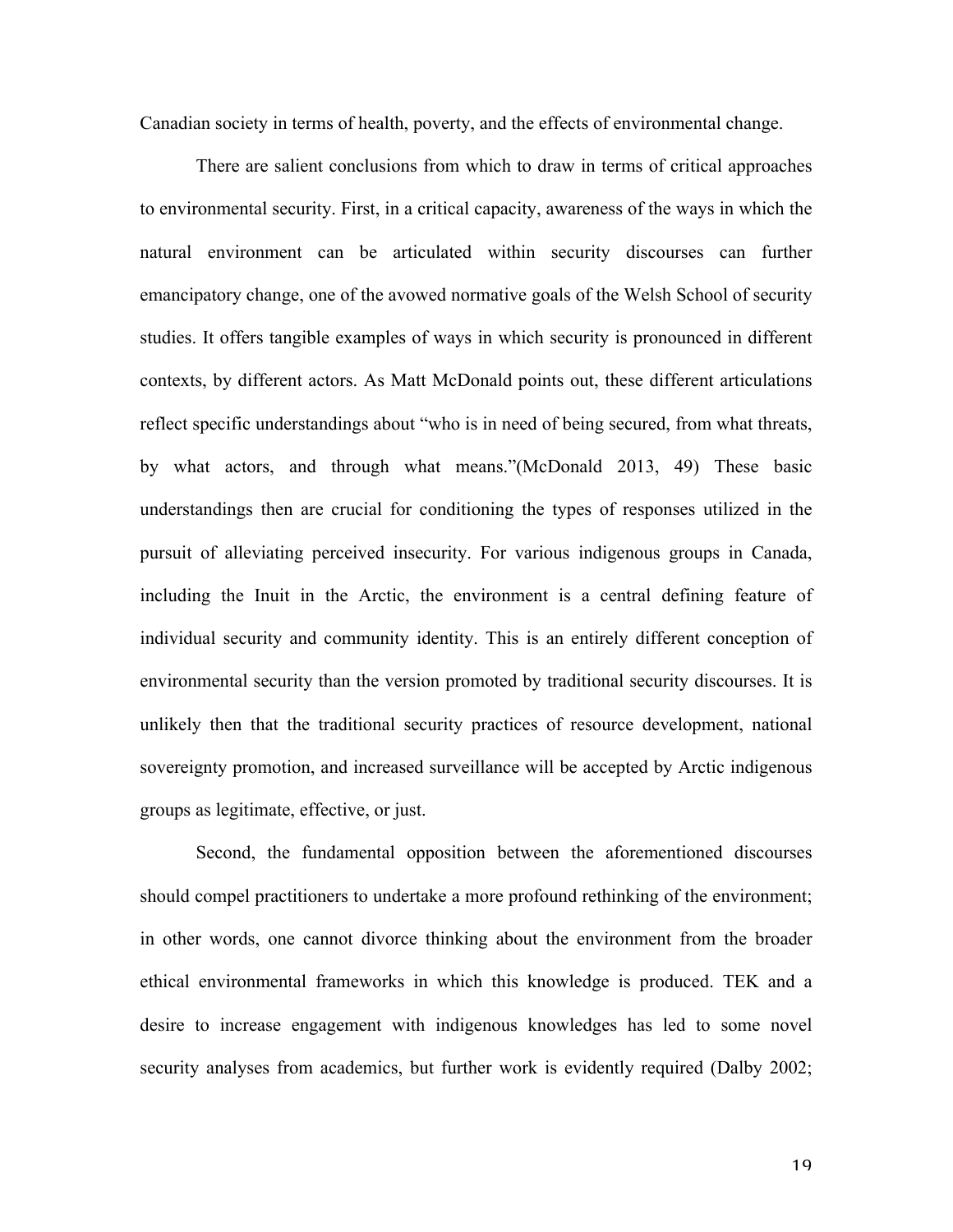Beier 2007).

Third, it is also important to note the significant impacts of the environment itself on conceptions of security. For critical security scholars to adequately incorporate visions of the environment into their analyses, they need to take better stock of the ways in which it is central to conceptions of state security on the one hand, and human health and wellbeing on the other. This implies a deeper interrogation of the concept of emancipation, which has received relatively minor attention despite being a central component of critical security. While critical theory comprises hugely diverse approaches, the linkage between all of them is the emancipatory intent (Bronner 2002). Ken Booth, the most prominent theorist of the Welsh School, has conceived of emancipation as "the philosophy, theory, and politics, of inventing humanity."(Booth 2007, 12) The practical fulfillment of security as emancipation requires the freeing of individuals from arbitrary structures preventing them from living as they would otherwise wish (Booth 2007). Its principal characteristics are that it is radically cosmopolitan; predicated on the rights and needs of the most vulnerable; and that the means envisaged to achieve or preserve 'security' will not deprive others of it (McDonald 2012). This implies a shift of the referent object from the state to the individual. Given that individuals' experiences of security and insecurity are heavily tied to the overall health of the environment, it is imperative that emancipation be conceived of in more holistic ways — avoiding the production of anthropocentric analyses at the expense of deeper ecological appreciations.

The natural environment is central to human well-being; it is essential to emancipation; and it is a key component of security identities. What this all demonstrates is the potential for a much broader interest in the security of the environment. The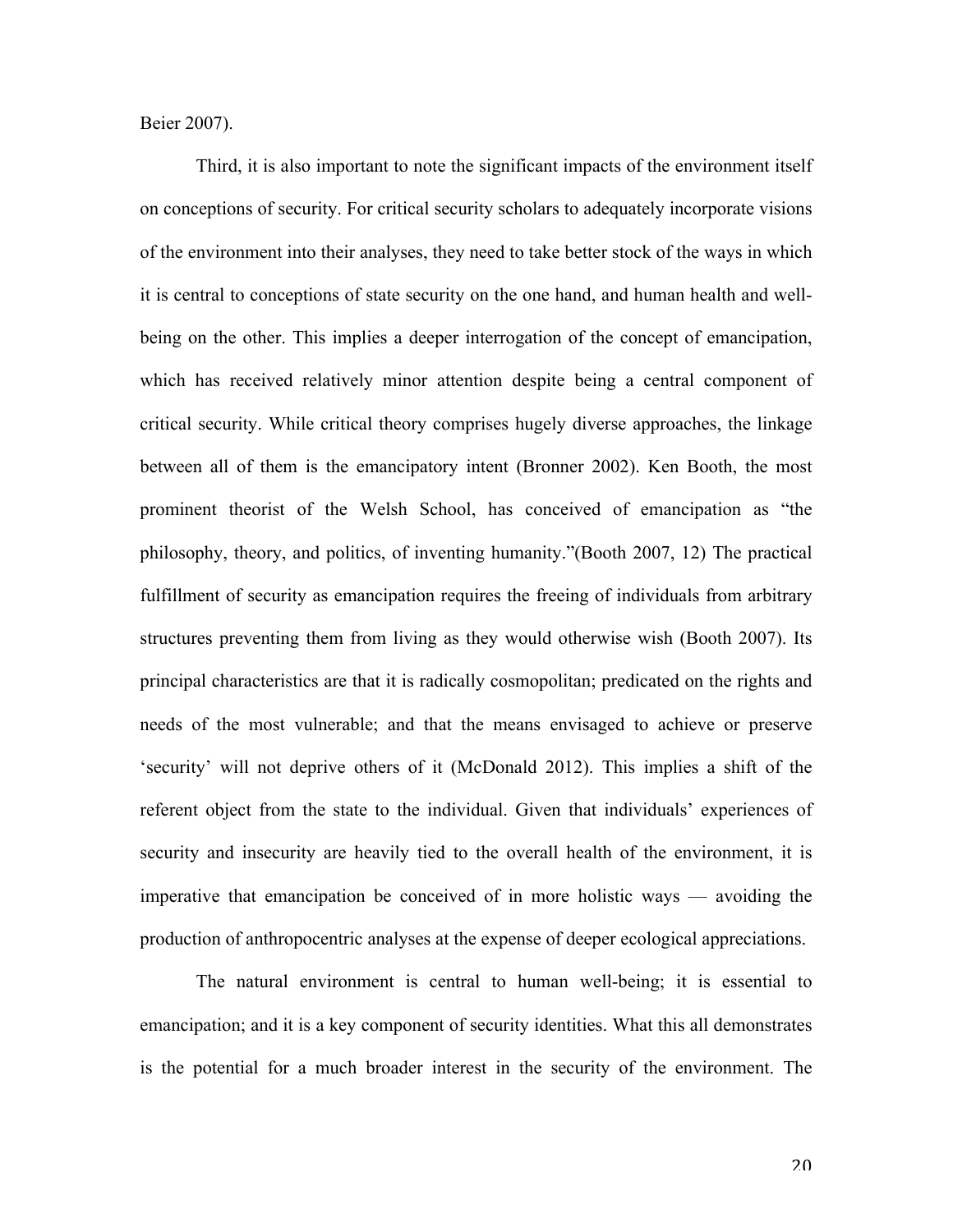implication for security studies on the whole is the need for a more holistic understanding of the environment as a subject in the construction of security — as demonstrated by the narrative of the "Great White North." It also is necessary to see it as a referent object for protection not only because of the fundamental role the environment plays in constituting indigenous identity and livelihoods but as an intrinsically valuable entity. In most emancipatory visions of security, the focus has been on leveraging human potential by breaking through structural impediments. There has not been a sustained engagement with the ways in which the environment, central in the construction of security identities, acts as a structural impediment itself, impacting human potential. Emancipation may indeed be the best possible hope for becoming, but it needs to better engage ecological frameworks to fully develop a progressive form of security. There is real danger that by promoting emancipatory agendas that promote the individual as the heart of security, the environment is once again positioned as the canvas upon which the human story is painted. This undermines the inherent value of nature, and replicates the anthropocentrism at the heart of traditional security accounts. Furthermore, the political effects of ignoring the environment as an intrinsic part of security identity are likely to be the continued marginalization of individual actors and communities who cannot be divorced from their reliance upon the environment for the physical, social, and spiritual needs.

### **Conclusion**

Narrative maps can be highly useful in navigating the conceptual terrain of critical security studies (Peoples and Vaughan-Williams 2010). Whether used to navigate the

21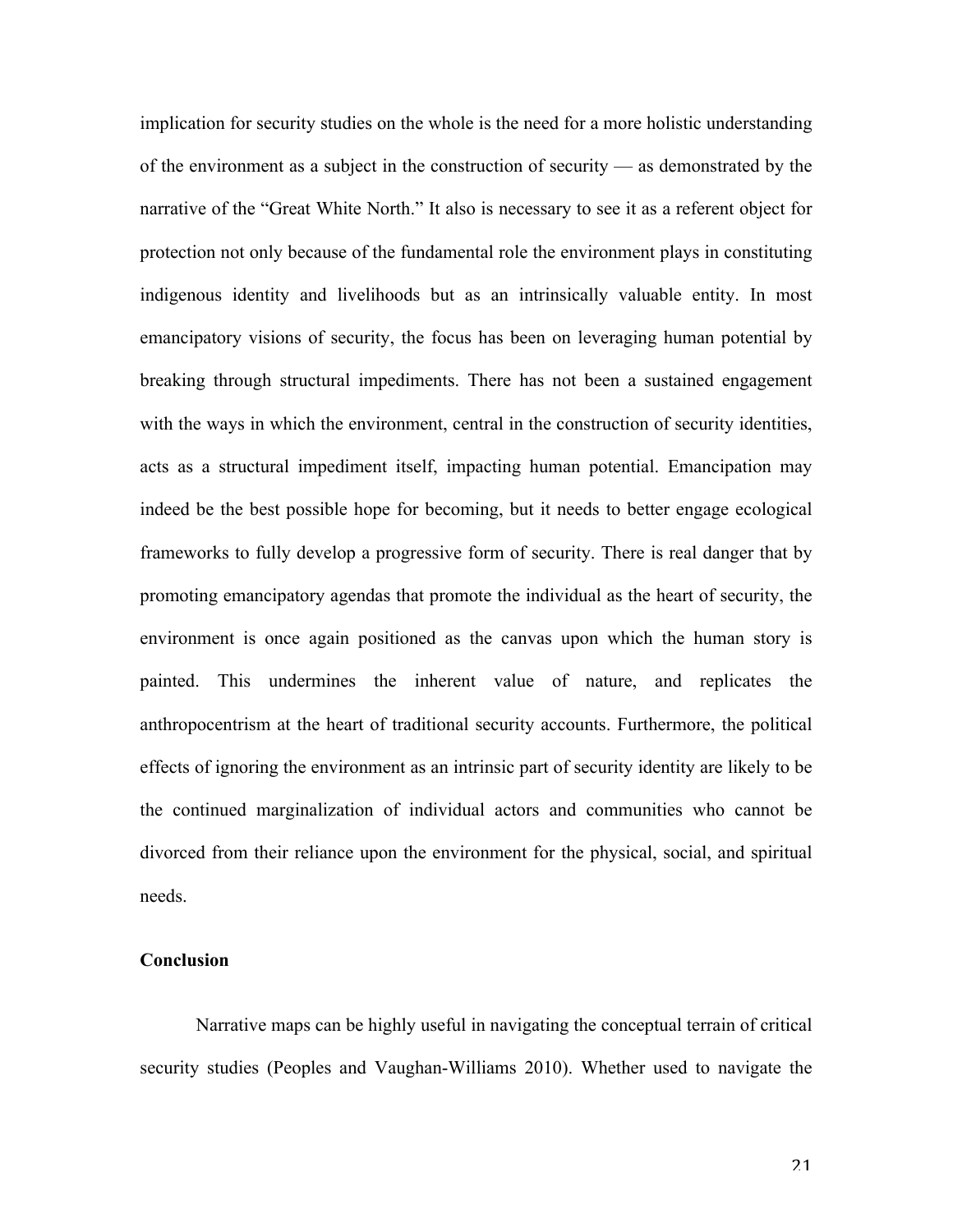subject conceptually, temporally, or geographically, maps can be important metaphors for better understanding the nuances of the academic discipline. Maps construct reality in specific ways, rendering some issues visible while leaving others invisible (Nunes 2012). Physical maps of the environment are intrinsically part of the story of security. They reflect the importance of the land upon the formation of identity and thus the ways in which security itself is conceived and operationalised. The Canadian context outlined in this article demonstrates the importance of the natural environment upon security logics upon both statist and non-statist approaches. Whether placed within dominant representations of the "Great White North," or in alternative, indigenous representations, like in the ICC or TEK, the environment works to condition the possible. In this sense the Canadian experience demonstrates the importance of incorporating the environment as both a site for security, and as a site that comprises security. Without deeper acknowledgement of the role the environment plays in security, the emancipatory project will remain only partially fulfilled.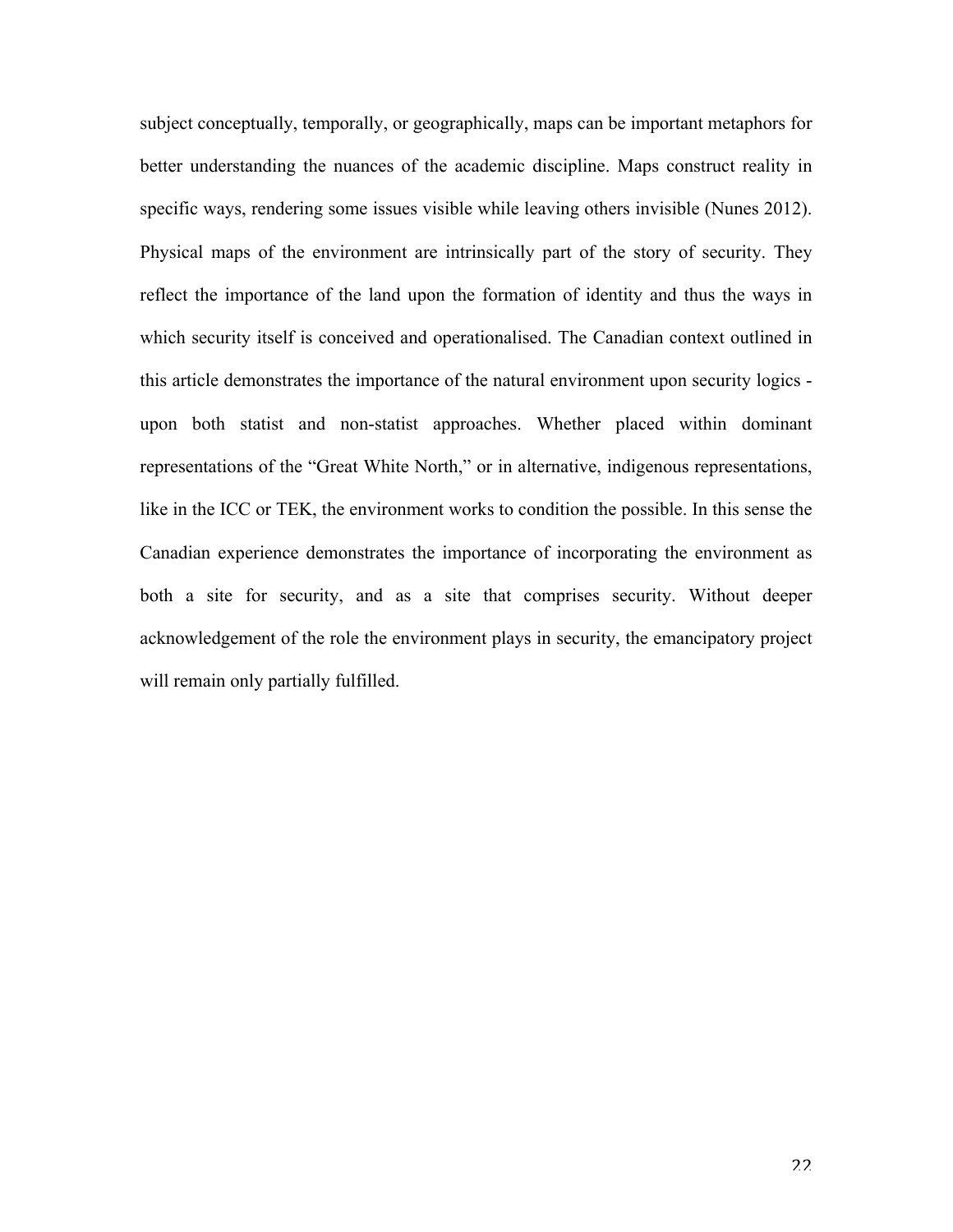#### **Bibliography**

- ACIA. *Arctic Climate Impact Assessment. Scientific Report.* Cambridge: Cambridge University Press, 2005.
- Arctic Council, "Inuit Circumpolar Council." *Arctic Council*. April 15, 2011. http://www.arctic-council.org/index.php/en/about-us/permanentparticipants/inuit-circumpolar-council
- Avis, Captain Peter. "Seductive Hegemon: Why NATO is still important to Canada." *Canadian Military Journal*. 5, no 1 (2003): 15-22.
- Barry, Donald, and Duane Bratt. "Defense Against Help: Explaining Canada-U.S. Security Relations." *American Review of Canadian Studies*, 38 no.1 (2008): 63 -89.
- Barry, Donald. "Managing Canada-U.S. Relations in the Post-9/11 Era: Do We Need a Big Idea?" In *Readings in Canadian Foreign Policy: Classic Debates and New Ideas*, edited by Duane Bratt and Christopher J. Kukucha, 116–138. Don Mills: Oxford University Press, 2007.
- Battiste, Marie and James Henderson. *Protecting Indigenous Knowledge: A Guide for Researchers.* Ottawa ON: International Development Research Centre, 1998.
- Beier, J. Marshall. "Inter-National Affairs: Indigeneity, Globality, and the Canadian State." *Canadian Foreign Policy* 13:3 (2007): 121-131
- Berkes, Fikret. "Indigenous Knowledge and resource management systems in the Canadian subarctic." In *Linking Social and Ecological Systems: Management Practices and Social Mechanisms for Building Resilience*, edited by Fikret Berkes and Carl Folke. Cambridge: Cambridge University Press, 1998: 98-128.
- Booth, Ken. *Theory of World Security* Cambridge: Cambridge University Press, 2007.
- Borré, Kristen. "The Healing Power of the Seal: The Meaning of Inuit Health Practice and Belief." *Arctic Anthropology* 31, no.1 (1994): 1-15.
- Brebner, John Bartlet. *North Atlantic Triangle: The Interplay of Canada, the United States and Great Britain.* New York: Columbia University Press, 1945.
- Broadhead, Lee-Anne. "Canadian sovereignty versus northern security." *International Journal*. 65.4 (2010): 913-930.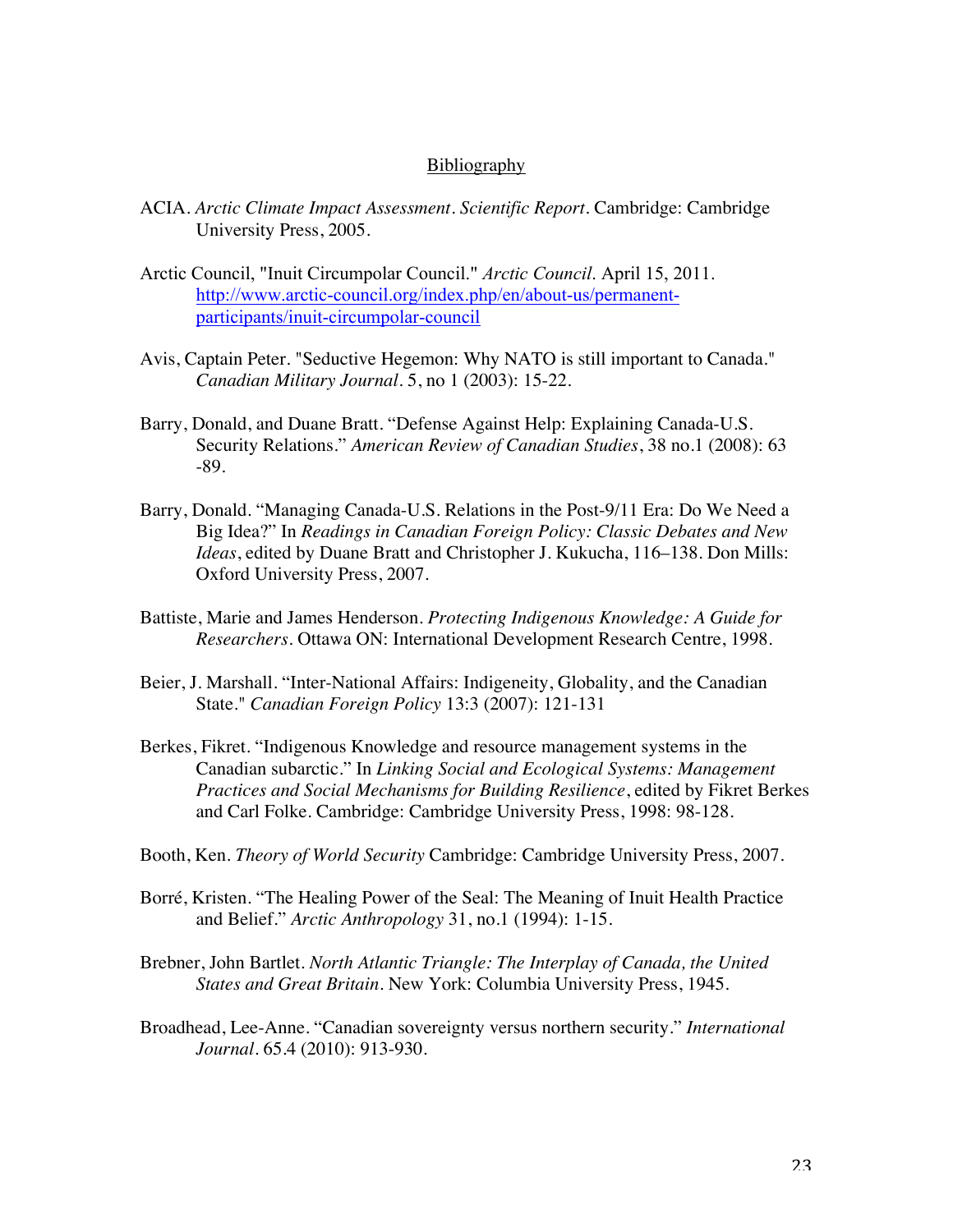- Bronner, Stephen Eric. *Of Critical Theory and its Theorists*. Oxford UK: Blackwell, 2002.
- Brown, Oli, Alec Crawford, and Christine Campeau. *Environmental Change and the New Security Agenda: Implications for Canada's security and the environment.* Winnipeg: International Institute for Sustainable Development, 2008.
- Buckner, Phillip (ed). *Canada and the End of Empire*. Vancouver: University of British Columbia Press, 2005.
- Byers, Michael. *Canadian Armed Forces under US Command.* Vancouver: Liu Centre for the Study of Global Issues, 2002.
- Callicott, J. Baird and Michael P. Nelson. *American Indian environmental ethics: An Ojibwa case study*. Upper Saddle River, N.J.: Pearson-Prentice-Hall, 2004.
- Campbell, David. *Writing Security: United States Foreign Policy and the Politics of Identity.* Minneapolis: University of Minnesota Press, 1992.
- Cannon, Lawrence, "Address by Minister Cannon to Canada-United Kingdom chamber of commerce." *Department of Foreign Affairs and International Trade Canada*. London: UK, January 27, 2010. http://www.international.gc.ca/media/aff/speeches-discours/2010/2010 -3.aspx?lang=eng
- Carment, David, Fen Osler Hampson, and Norman Hillmer (eds). *Canada Among Nations 2003: Coping with the American Colossus*. Toronto: Oxford University Press, 2003.
- CBC News. "Arctic Sovereignty 'non-negotiable': Harper." CBC News August 20, 2010. http://www.cbc.ca/news/politics/story/2010/08/20/canada-arctic-foreign -policy.html

-- "Canada defends climate record amidst U.S. Keystone XL protests." *CBC News* February 17, 2013. http://www.cbc.ca/news/world/story/2013/02/17/keystone-xl-protest-washington -dc.html

- Dalby, Simon. "Global Environment/Local Culture: Metageographies of Post-Colonial Resistance." *Studies in Political Economy* 67 (2002): 55-82.
- Department of Foreign Affairs and International Trade (DFAIT). *Canada's Arctic Council Chairmanship*. Ottawa, Canada, 2013a. http://www.international.gc.ca/arctic-arctique/chairmanshippresidence.aspx?lang=eng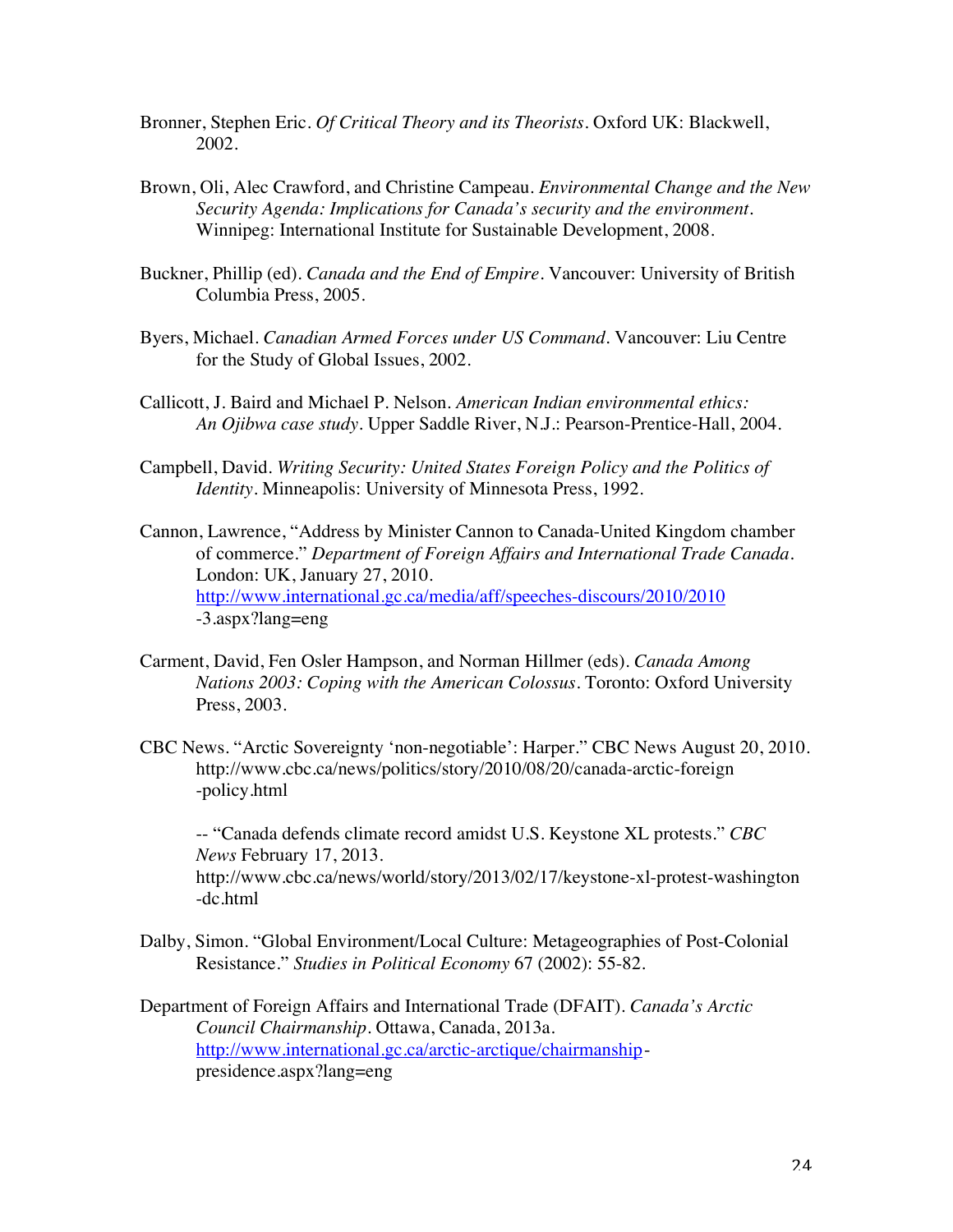-- *Statement on Canada's Arctic Foreign Policy: Exercising Sovereignty and Promoting Canada's Northern Strategy Abroad*. Ottawa, Canada, 2013b. http://www.international.gc.ca/polar-polaire/canada arctic foreign policy -la\_politique\_etrangere\_du\_canada\_pour\_arctique.aspx?view=d

-- *Canada's Arctic Foreign Policy* Ottawa: Canada, 2010.

- Diefenbaker, John. "Opening Campaign Speech." Speech, Winnipeg, Manitoba (February 12, 1958) *Diefenbaker Canada Centre* http://www.usask.ca/diefenbaker/galleries/virtual\_exhibit/federal\_elections\_1957- 1958/campaign\_speech\_1958\_fra.php
- Escobar, Arturo. *Territories of Difference: Place, Movements, Life* Redes. Durham, USA: Duke University Press, 2008.
- Food and Agriculture Organization of the United Nations (FAO). *Review of World Water Resources by Country*. Rome: FAO, 2003. http://www.fao.org/docrep/005/Y4473E/Y4473E00.HTM
- Freeze, Colin. "Domestic terrorism becoming a greater concern for Canadian spy agency." *The Globe and Mail*, February 11, 2013. http://www.theglobeandmail.com/news/politics/domestic-terrorism-becoming-a -greater-concern-for-canadian-spy-agency/article8478299/
- Furgal, Christopher and Jacinthe Seguin. "Climate Change, Health, and Vulnerability in Canadian Northern Aboriginal Communities." *Environmental Health Perspectives* 114, no.12 (2006): 1964-1970.
- Gautier, Donald L., Kenneth J. Bird, Ronald R. Charpentier, Arthur Grantz, David W. Houseknecht, Timothy R. Klett, Thomas E. Moore, et al. "Assessment of Undiscovered Oil and Gas in the Arctic." *Science* 324, no. 5931 (May 29, 2009): 1175-1179.
- George, Jim. *Discourses of Global Politics: A Critical (Re)Introduction to International Relations.* Boulder: Lynne Reinner, 1994.
- Grace, Sherrill E. *Canada and the Idea of the North.* Montreal & Kingston: McGill -Queen's University Press, 2002.
- Granatstein, Jack. L. "A Friendly Agreement in Advance: Canada-US Defense Relations Past, Present, and Future." *CD Howe Institute Commentary* 166 (2002). 1-25.
- Greaves, Wilfrid. "For whom, from what? Canada's Arctic policy and the narrowing of human security." *International Journal* 66.4 (2011): 219-240.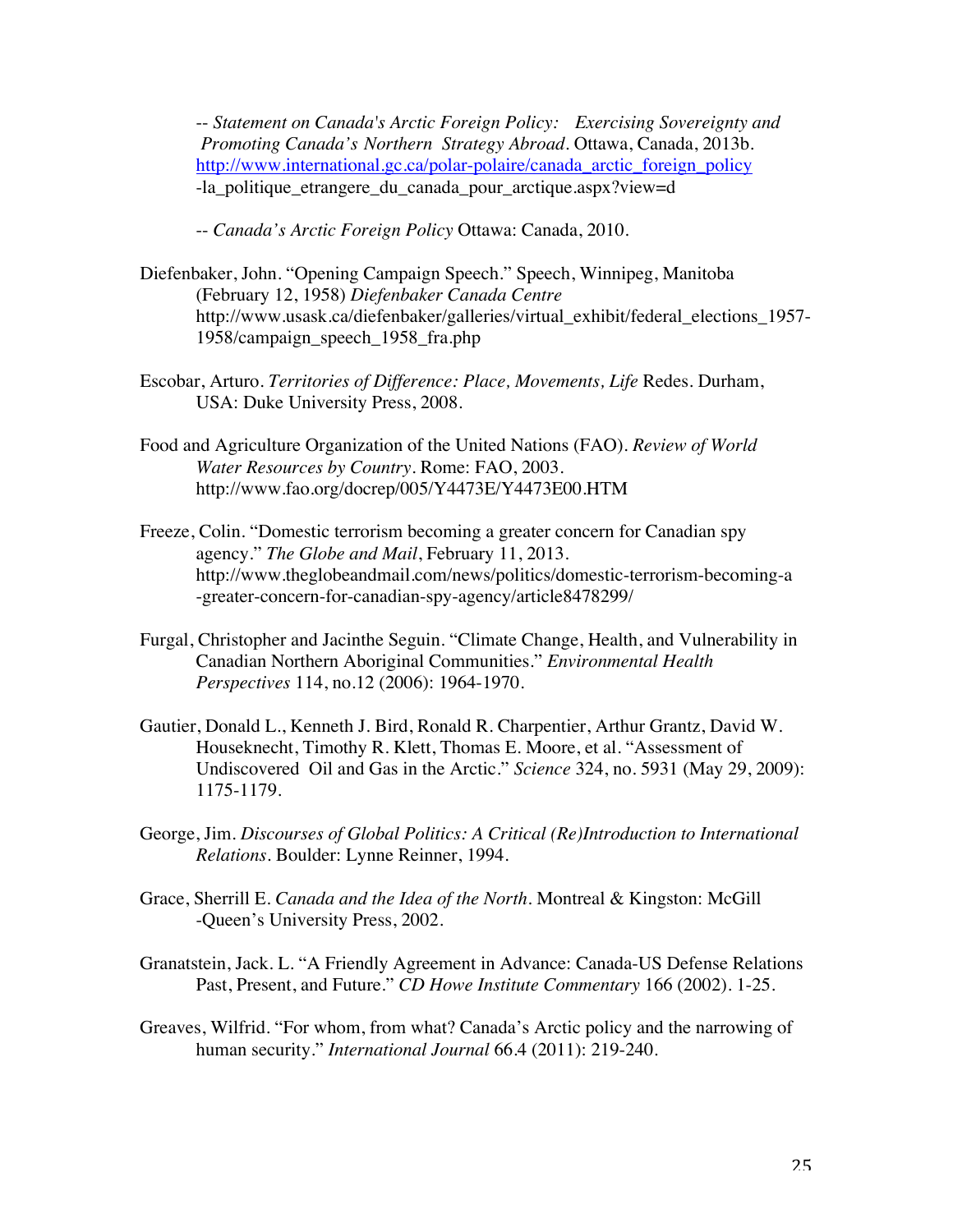Haglund, David. "Canada and the Future of NATO." *Journal of Military and Strategic Studies.* 13, no. 3 (2011): 1-17.

-- *What NATO for Canada?* Kingston: Centre for International Relations, Queens University, 2000

Harper, Stephen, Prime Minister of Canada. "PM's announcement in Cambridge Bay." Cambridge Bay, Nunavut. 23 August 2012 < http://www.pm.gc.ca/eng/media.asp?category=2&id=4991>

-- "PM announces labour market agreements and highway construction projects for Canada's northern Territories."Yellowknife, Northwest Territories. August 20, 2009 <http://www.pm.gc.ca/eng/media.asp?category=2&id=2767

-- "Prime Minister announces expansion of Canadian Forces facilities and operations in the Arctic." Resolute Bay, Nunavut. August 10, 2007 http://www.pm.gc.ca/eng/media.asp?category=2&id=1787

-- "Prime Minister Harper announces the John G. Diefenbaker icebreaker project." Inuvik, Northwest Territories, August 28, 2008. <http://www.pm.gc.ca/eng/media.asp?category=2&id=2258>

-- "Prime Minister Stephen Harper announces new Arctic offshore patrol ships." Speech, Esquimalt, British Columbia, July 9, 2007. http://www.pm.gc.ca/eng/media.asp?id=1742

- Holmes, John. "The Anglo-Canadian Neurosis." The Round Table: The Commonwealth *Journal of International Affairs* 56, no. 223 (1966): 251-260.
- Huntington, Henry and Shari Fox. "The Changing Arctic: Indigenous Perspectives." Eds. ACIA. *Arctic Climate Impact Assessment. Scientific Report.* Cambridge: Cambridge University Press, 2005: 62-95.

Hutchings, Kimberly. *International Political Theory*. London: Sage, 1999.

Indian and Northern Affairs [Canada]. *Canada's Northern Strategy: Our North, Our Heritage, Our Future*. Ottawa, Ontario: Indian and Northern Affairs, 2009.

Inuit Circumpolar Council (ICC). *Principles and Elements for a Comprehensive Arctic Policy*. Montreal: Centre for Northern Studies and Research, McGill University, 1991.

-- "A Circumpolar Inuit Declaration on Sovereignty in the Arctic." 2009. https://inuitcircumpolar.com/files/uploads/icc -files/declaration12x18vicechairssigned.pdf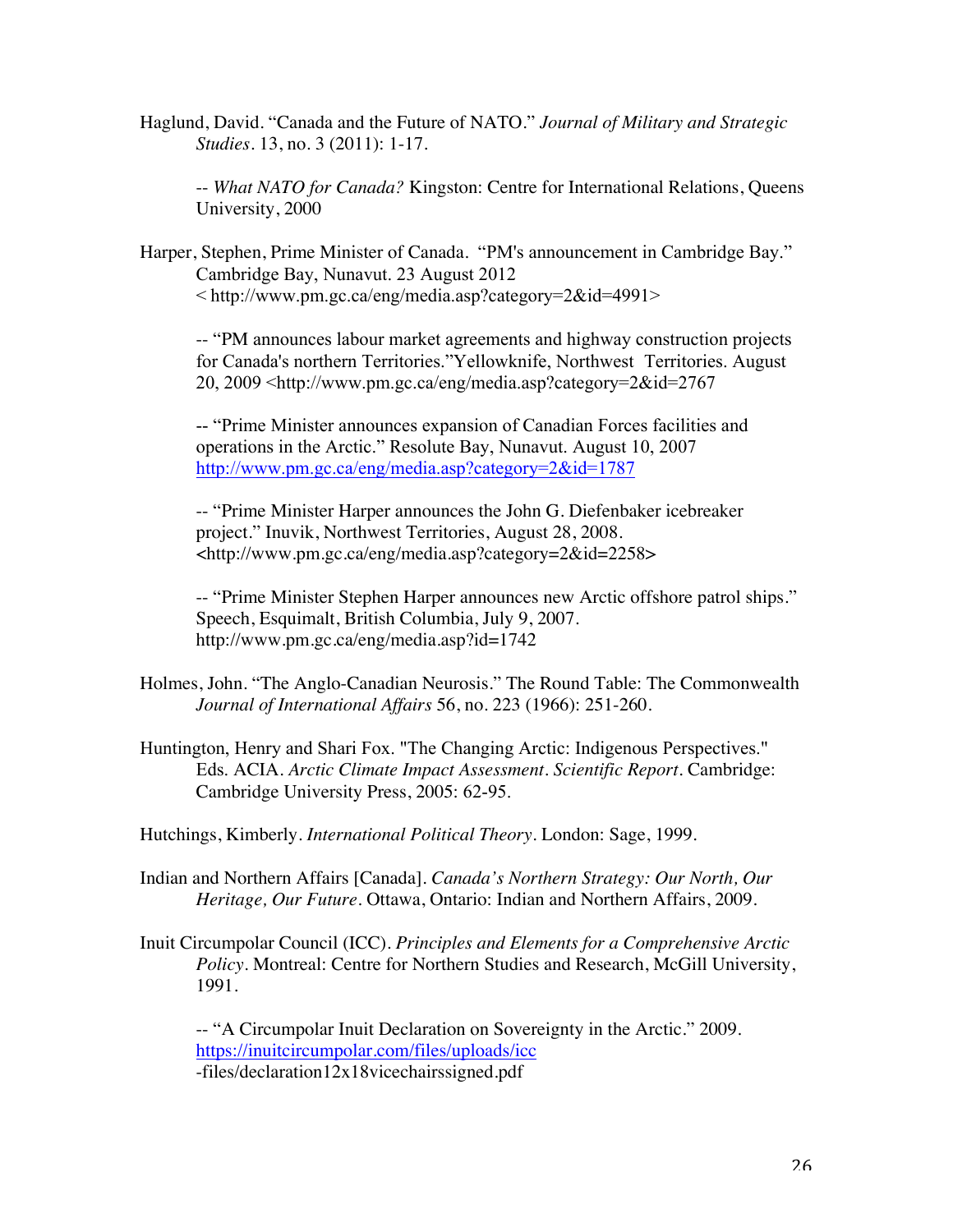-- "A Circumpolar Inuit Declaration on Resource Development Principles in Inuit Nunaat." 2011. http://inuitcircumpolar.com/files/uploads/iccfiles/Declaration\_on\_Resource\_Deve lopment\_A3\_FINAL.pdf

-- "Amundsen Statement: the ICC 2012 Climate Change Roadmap." 2012. http://www.climatecaucus.net/folder4indigenouspeoples/ AmundsonStatement.pdf

- Karst, Amanda. *Conservation Value of the North American Boreal Forest from an Ethnobotanical Perspective*. Vancouver, BC: Canadian Boreal Initiative, David Suzuki Foundation and Boreal Songbird Initiative, 2010.
- Koring, Paul. "Canada's Aglukkaq takes hot seat at Arctic Council." *The Globe and Mail* 15 May 2013. http://www.theglobeandmail.com/news/politics/canadas-aglukkaq -takes-hot-seat-at-arctic-council/article11923462/
- Lackenbauer, P. Whitney, and Matthew Farish. "The Cold War on Canadian Soil: Militarizing a Northern Environment." *Environmental History* 12, no. 4 (2007): 920-950.
- Lackenbauer, P. Whitney. "The Canadian Rangers: A 'Postmodern' Militia That Works." *Canadian Military Journal* 5, no. 4 (2004-2005): 49-60.
- Leahy, Stephen. "Canada's environmental activists seen as 'threat to national security.'" *The Guardian*, February 14, 2013. http://www.guardian.co.uk/environment/2013/feb/14/canada-environmental -activism-threat
- MacGregor, Deborah. "Coming Full Circle: Indigenous Knowledge, Environment, and Our Future." *The American Indian Quarterly.* 28.3 (2004):385-410.
- McDonald, Matt. "Discourses of climate security." *Political Geography.* 33.1 (2013): 42 -51.

-- *Security, the environment, and emancipation.* New York: Routledge, 2012.

- Milliken, Jennifer. "The Study of Discourse in International Relations." *European Journal of International Relations.* 5.2 (1999): 225-254.
- National Aboriginal Health Organization (NAHO). *Resource Extraction and Aboriginal Communities in Northern Canada: Cultural Considerations*. Ottawa: National Aboriginal Health Organization, 2008.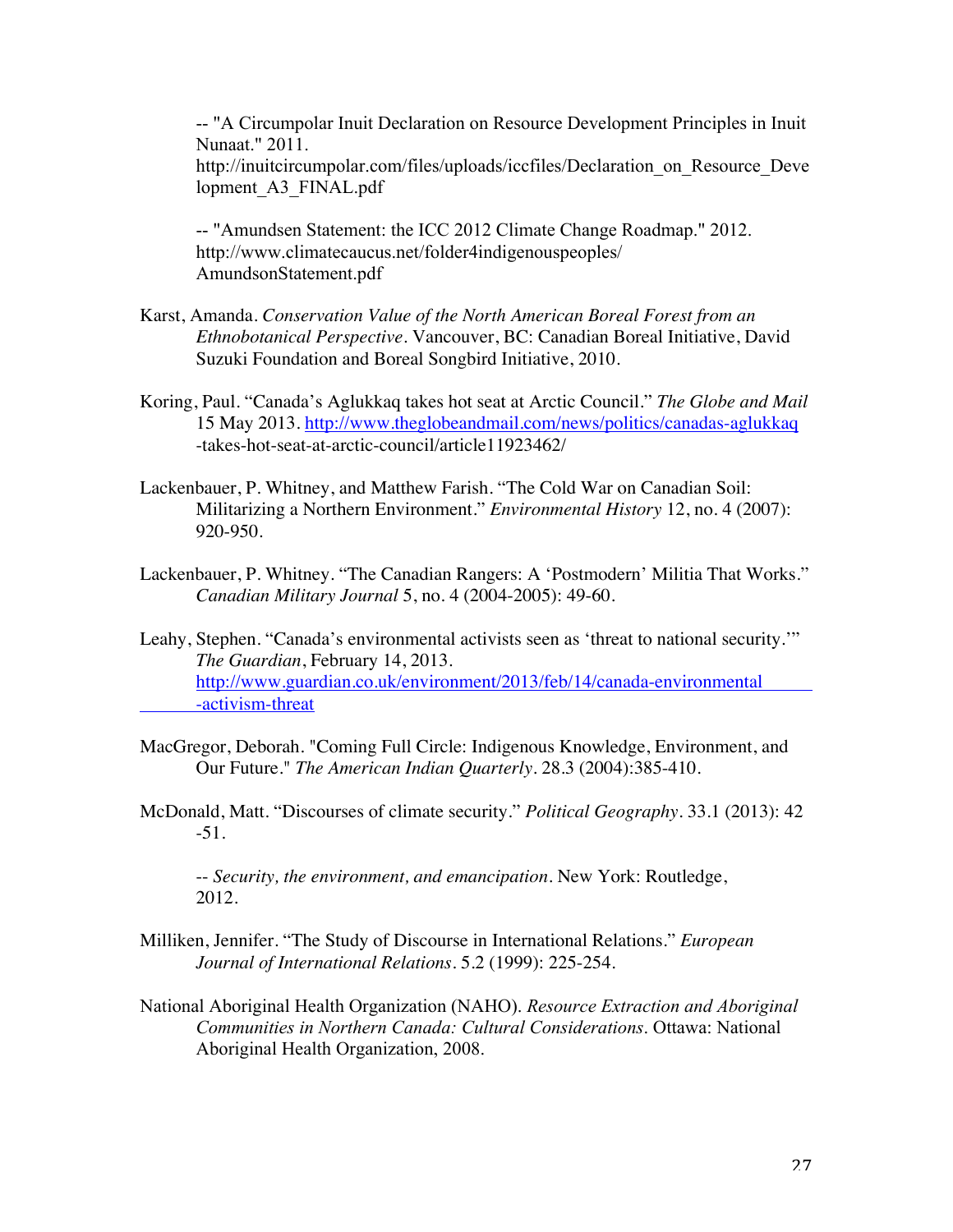- National Defence [Canada]. *Canada First Defence Strategy.* Ottawa, Ontario: National Defence Canada, 2008.
- Natural Resources [Canada]. *Important Facts on Canada's Natural Resources (as of October 2011).* Ottawa, Ontario: Natural Resources Canada, 2011.
- Nunes. João R. "Reclaiming the Political: Emancipation and critique in security studies." *Security Dialogue.* 43.4 (2012): 345-361
- Paci, Chris, and Ann Tobin, and Peter Robb. "Reconsidering the Canadian Environmental Impact Assessment Act: A place for traditional environmental knowledge." *Environmental Impact Assessment Review* 22 (2002): 111– 127.
- Payton, Laura. "Radicals working against oilsands, Ottawa says." *CBC News*. January 9 2012. http://www.cbc.ca/news/politics/story/2012/01/09/pol-joe-oliver-radical -groups.html
- Pearson, Lester B. "Canada Looks 'Down North.'" *Foreign Affairs* 24, 1 (1946): 638 -647.
- Peoples, Columba, and Nick Vaughan-Williams. "Introduction: Mapping critical security studies and travelling without maps." In *Critical Security Studies: An Introduction*. Edited by Columba People and Nick Vaughan-Williams. New York: Routledge, 2010: 1-15.
- Perfecto, Ivette, John Vandermeer, and Angus Wright. *Nature's Matrix: Linking Agriculture, Conservation, and Food Sovereignty*. London: Earthscan, 2009.
- Public Safety Canada. *Building Resilience Against Terrorism: Canada's Counter -Terrorism Strategy*. Ottawa, Ontario: Public Safety Canada, 2011.
- Senate of Canada. *Now or Never: Canada Must Act Urgently to Seize its Place in the NEW ENERGY WORLD ORDER*. Ottawa, Ontario: Senate of Canada July 19, 2012. http://www.parl.gc.ca/Content/SEN/Committee/411/enev/DPK -Energy/home-e.htm
- Shackeroff, Janna M and Lisa M Campbell. "Traditional Ecological Knowledge in Conservation Research: Problems and Prospects for their Constructive Engagement." *Conservation & Society*, 5 (2007): 343-360.
- Shepherd, Benjamin. "Thinking critically about food security." *Security Dialogue* 43.3 (2012): 195-212.
- Sinclair, Timothy J. "Beyond international relations theory: Robert W. Cox and approaches to world order." In *Approaches to World Order*, Edited by Robert W. Cox, and Timothy J. Sinclair. Cambridge: Cambridge University Press, 1996.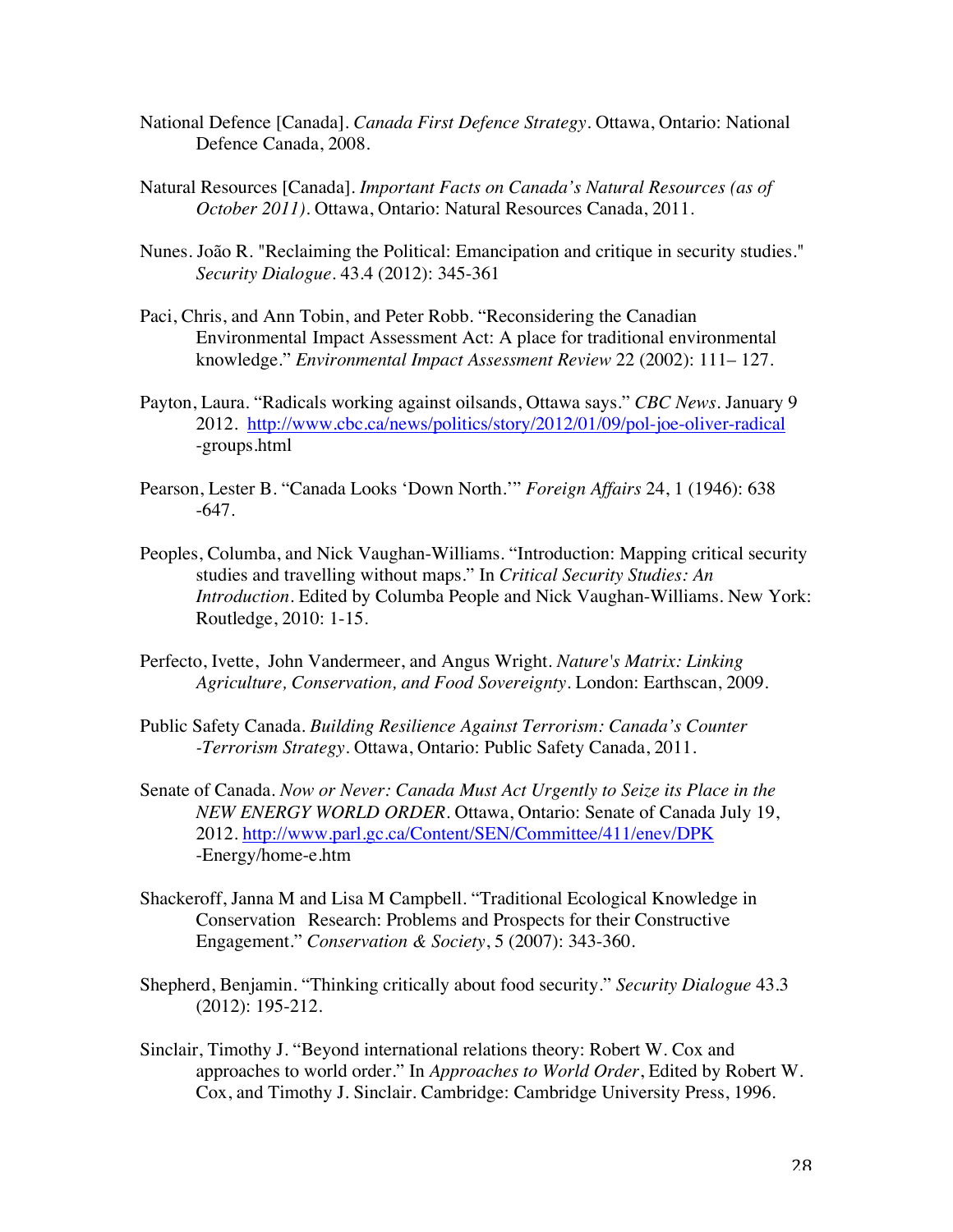- Smith, Linda Tihiwai. *Decolonizing Methodologies: Research and Indigenous Peoples*. London: Zed Books, 1999.
- Smith, Heather A., and Karyn Sharp. "Indigenous climate knowledges." *WIREs Climate Change* 3.5 (2012): 467-475.
- Statistics Canada. "Aboriginal People's Survey 2001-Initial Findings: Well-Being of the Non-Reserve Aboriginal Population." Catalogue no. 89-589-XIE. Ottawa, Ontario: Statistics Canada, 2001.

-- "Population counts by Aboriginal identity, 2006." Catalogue no. 89-645-X. Ottawa, Ontario: Statistics Canada, 2006.

- United Nations Development Programme (UNDP). *Arctic Human Development Report*. New York. 2004.
- Usher, Peter J. "Traditional ecological knowledge in environmental assessment and management." *Arctic* 53 (2000): 183-193.
- Van Oostdam, J., A. Gilman, E. Dewailly, P. Usher, B. Wheatley, H. Kuhnlein, S. Neve, et.al. "Human health implications of environmental contaminants in Arctic Canada: a review." *The Science of the Total Environment 230* (1999): 1-82*.*
- Wenzel, George W. "Canadian Inuit subsistence and ecological instability— if the climate changes, must the Inuit?" *Polar Research* 28 (2009): 88-99.
- Wilkins, Brett. "'Idle No More' Protests Sweep Canada." *Digital Journal* January 16, 2013. http://www.digitaljournal.com/article/341475
- Wingrove, Josh. "Harper's focus for North shifts from sovereignty to development." *The Globe and Mail* 26 July 2013. http://www.theglobeandmail.com/news/politics/harpers-focus-for-north-shifts-to -development/article13470372/
- Wyn Jones, Richard. *Security, Strategy, and Critical Theory*. Boulder, CO: Lynne Rienner Publishers, 1999.